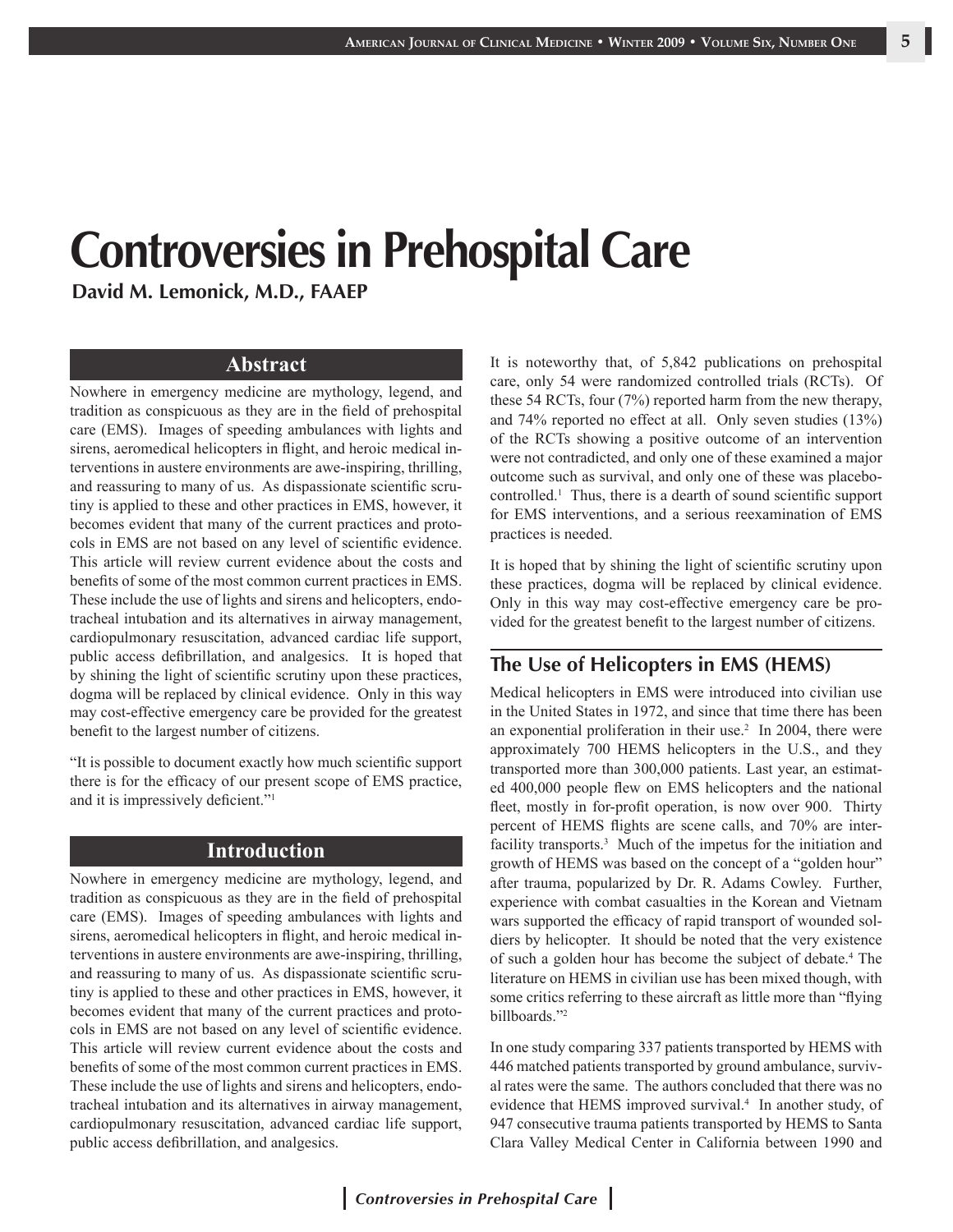2000, 45% were felt to have arrived as slowly or slower than by ground EMS, and 35% of the HEMS patients were discharged directly from the ED. The authors concluded that <1% of the patients in this series had actually benefited from HEMS, and that  $0.5\%$  of the patients may have been harmed by HEMS.<sup>5</sup> In a Boston study of more than 1,500 trauma patients transported by HEMS from the scene, 24% were considered to have been inappropriate.6 A metanalysis of 22 papers with a cohort of more than 37,000 trauma patients transported by HEMS found that approximately 60% were felt to have had minor injuries, and 24% were discharged within 24 hours.<sup>7</sup> Another study of 3,048 trauma patients transported by HEMS found that these patients had longer transport times, with no difference in mortality.8 A 2001 study found no difference in quality of life 15 months after trauma for patients transported by HEMS compared to patients transported by ground ambulance.<sup>9</sup> In Houston, 122 consecutive, non-cranial penetrating trauma patients were transported by HEMS. The authors concluded that HEMS did not hasten arrival at the hospital and that scene flights for penetrating trauma in Houston were not efficacious.<sup>10</sup> In a 2003 review by Thomas et al. HEMS transport seemed to benefit certain patients in particular systems, while not in others.<sup>11</sup> One US multi-center study of blunt trauma patients found significant mortality reduction from HEMS.11 Another study from southern Texas, which compared survival rates before and after the cessation of HEMS programs, reached the opposite conclusion.<sup>12</sup> A five-year study of blunt-trauma patients in an urban setting with a sophisticated prehospital care system transported either by HEMs or ground ambulance found no survival advantage for patients transported by HEMS.<sup>13</sup>

Similar conclusions have been reached about HEMS by investigators in Great Britain, Australia, Norway, Italy, and Hong Kong, where HEMS is felt also to benefit a small fraction of those transported.<sup>14-17</sup>

The use of HEMS for children has also been evaluated. A Los Angeles study of 189 pediatric trauma patients transported by HEMS found that 57 (33%) were discharged from the ED.<sup>19</sup> These authors concluded that HEMS for pediatric patients was associated with a high rate of over-triage, with no additional prehosptial interventions, when compared with ground transport. A Washington, D.C., study of nearly 4,000 pediatric trauma patients transported by HEMS found that nearly 85% were over-triaged and did not require HEMS.19 Another study from New Jersey evaluated the utilization of HEMS for pediatric trauma patients. The authors found that pediatric patients transported by HEMS were equally severely injured as were those transported by ground, in contrast to adult patients, for whom the HEMS was reserved for the most severely injured patients. They speculated that, because trauma triage schemes were designed primarily for adults, ground personnel are more selective about which adult patients are flown to a trauma center and less selective for children. They recommended the development of pediatric trauma triage protocols.20

It has been estimated that approximately 28% of the US population has access to Level I or Level II trauma center care within an hour only by helicopter. The discontinuation of HEMS was found to have a detrimental impact on mortality in one system in interfacility transport to a tertiary trauma center.<sup>21</sup>

Noise levels in most helicopters while in flight prevent accurate physical examination and auscultation and are a limiting factor for managing patients. Airway interventions are often difficult or impossible in flight, and, if the patient deteriorates en route, management may be extremely difficult.

Medical helicopters are estimated to cost between \$1,500,000 and \$5,700,000, depending on their configuration and equipment.<sup>2,23</sup> The annual cost for operating a helicopter is estimated to be approximately \$1 million.<sup>13</sup> It is estimated that each helicopter requires five hours of maintenance for each hour it flies.<sup>22</sup> The HEMS system at the University of Michigan had operational costs of \$6 million, but generated \$62 million in inpatient revenues and 28% of ICU days. HEMS patients were also twice as likely to have commercial insurance as were other patients.<sup>2</sup> Some authors have speculated that the proliferation of HEMS is a direct result of successful negotiation for favorable rates of reimbursement. In 2004, the number of flights paid for by Medicare was 58% higher than three years earlier. Spending for HEMS by Medicare more than doubled to \$103 million over the same period. In 2002, Medicare increased the rates for HEMS, with prices of from \$5,000 to \$10,000 per flight, or five to ten times the rate for ground transport. In one study of adult cost per life-year saved, HEMS was calculated to be about \$2,500. This compares to \$18,000 for neonatal ICU stays for birth weights 500-9999 g; \$19,000 median for 310 medical interventions; \$23,000 for three-vessel coronary artery bypass for severe angina; \$32,678 for thrombolytic therapy for acute MI; and \$41,000 for AZT prophylaxis after needle stick.<sup>24</sup> In a 2002 Finish study that dealt with HEMS transport for both trauma and non-trauma diagnoses however, the cost per lifeyear saved was \$30,000.<sup>14</sup>

In addition to the debates about the efficacy and expense of HEMS is the issue of safety. As HEMS usage has increased, so has the number of helicopter crashes. There was a steady and marked increase in the number of HEMS accidents in the United States from 1993 to 2002. Over this period, there were 84 crashes involving 260 people (passengers, patients, crew, and pilots). Of these, there were 72 deaths and 64 injuries. Fiftytwo percent of the accidents occurred during the last three years of the study.25 HEMS aircraft have killed 28 people in seven separate accidents in 2008, which has been the deadliest year for EMS helicopter crashes to date. Since 1987, more than 200 EMS helicopters have crashed, killing 202 people, (Figure 1). This year's fatalities are twice as many as any past year, according to the Comprehensive Medical Aviation Safety Database, a product of Humanitarian Research Services.

In 2001, there were 12 fatalities per million flight hours for all helicopters, but there were 19 per million for HEMS. Between 1995 and 2001, the rate of occupational deaths per 100,000 was five for all workers, 26 for farmers, 27 for miners, but 74 for HEMS crew. At this rate, it is estimated that a HEMS pilot or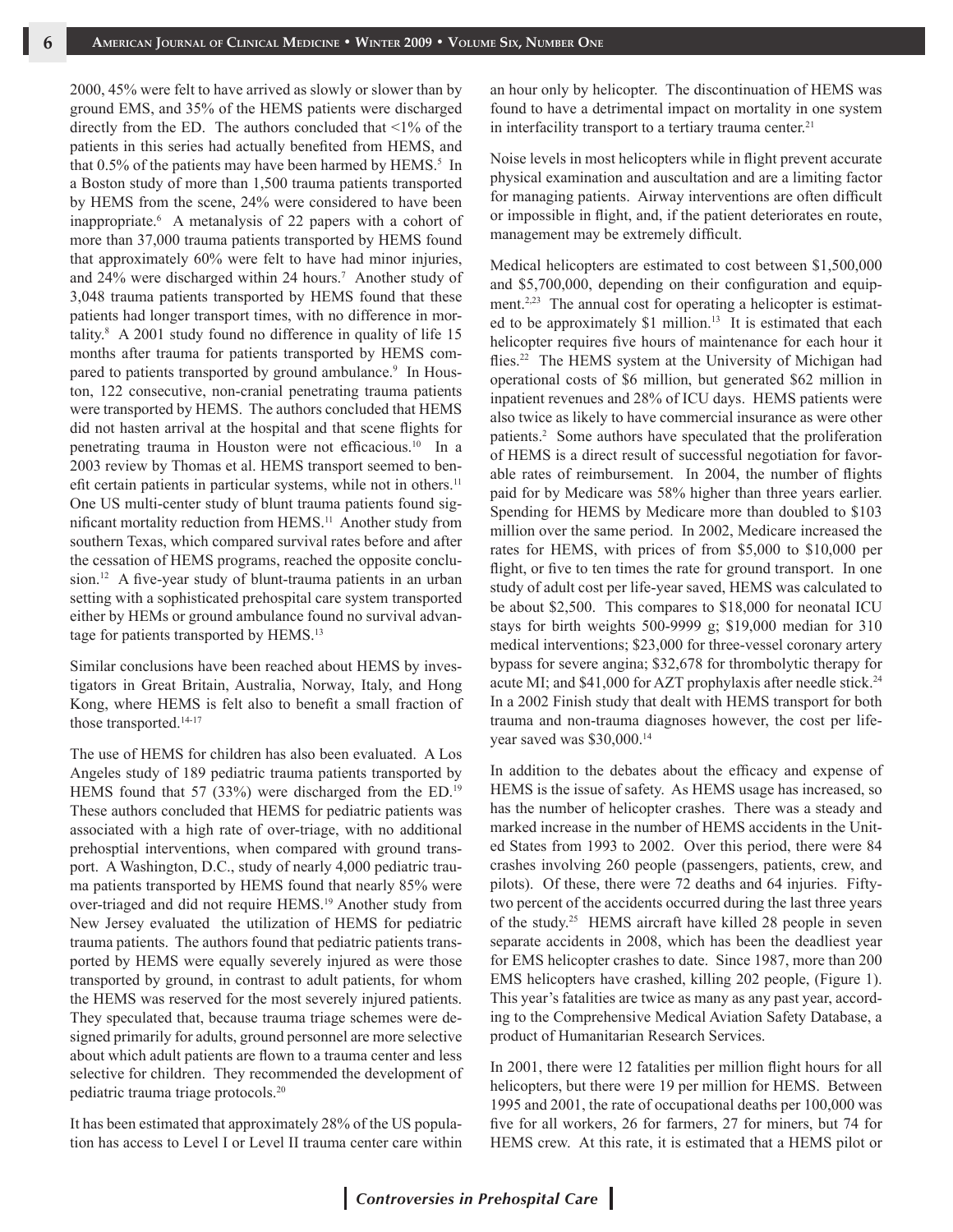## Helicopter EMS Accidents Since 1987





crew flying 20 hours per week for 20 years would have a 40% chance of a fatal crash. Thirty-nine percent of all HEMS crashes result in one or more fatalities. HEMS crashes are associated with post-crash fire and often occur in darkness or bad weather. Darkness more than triples the risk of fatalities, and bad weather increases the risk eight-fold.26 According to National Highway Transportation (NHTSA) data, causes of HEMS crashes in decreasing order are pilot error, mechanical failure, and undetermined causes.<sup>25</sup> A 2001, HEMS survey found that many pilots felt that they were under unreasonable pressure from management, dispatchers, and flight crews to speed response or liftoff times, to fly when fatigued or ill, and to launch or continue flights in marginal conditions.<sup>27</sup> Medical specialists in sending and receiving hospitals also may feel increased pressure from hospital management to use helicopter services when ground transport would have sufficed.

## **The Injury Severity Score (ISS), Revised Trauma Score, (RTS) and the Trauma Injury Severity Score**

(TRISS) have all been investigated as predictors of the need for HEMS in trauma. It has been observed that patients whose injury severity is in the mid-range of the bell-shaped distribution of trauma severity (i.e., those with ISS between 15 and 45 to 60) are the ones most likely to benefit from HEMS. In studies from North Carolina and Pennsylvania, those patients with an ISS between 15 and 40 had the clearest benefit of HEMS.28,29 In a Boston area study of patients with moderate-to-severe trauma, HEMS was felt to confer a 24% mortality reduction in a similar group of patients who were transported by ground EMS. The mechanism of injury alone has been found to be a poor indicator of who benefits from HEMS.<sup>30</sup>

HEMS operational safety could be improved by using stricter weather guidelines, medical-necessity algorithms, and standardized fly/no-fly protocols for pilots. Also suggested are instrument flight rules, night-vision devices, dual pilots, and enhanced minimum pilot qualifications. Regional triage guidelines for HEMS should be established and followed.14,26,30, 32-4 Data-driven and team-based utilization review of the appropriateness of the transport should also take place. This review must be nearly concurrent with the flight, and it must be applied to all flights. Overtriage, (the use of HEMS to transport patients who are not critically ill or injured) and undertriage (the failure to use HEMS to transport patients who are critical) are two measures used to judge the appropriateness of HEMS. Trauma centers have a built-in accommodation for an overtriage rate of up to 50% in order to have an acceptable undertriage rate (often quoted to be up to  $10\%$ ).<sup>14,30</sup>

Current medical literature and EMS experts have suggested that HEMS resources might be better allocated by following the Australian and German models of state-run, rather than hospital-owned and based, services. In the US, HEMS operation as part of an EMS or governmental entity (e.g., Maryland State Police) might also improve appropriate usage. As stated above, a HEMS usage criterion, based on physiological parameters rather than on mechanism of injury, has also been recommended. Also, by concentrating on rural responses rather than inter-hospital transfers and urban responses, resources might be better allocated.<sup>2,30</sup>

One HEMS authority, Dr. Thom Mayer of Inova Fairfax Hospital in Virginia, perceptively observes that, "it's not how long it takes the patient to reach the regional critical care center, but rather how long it takes the resources of the regional critical care center to reach the patient. In this respect, the critical care flight crew is an extension of the regional center and may be a key determinant of outcome." He has stated that in his EMS system, HEMS is appropriate if the patient at the scene would have warranted a trauma code if he or she were in his hospital's emergency department (e.g., airway emergency, BP <90 with signs of shock, GCS  $\leq$  8, traumatic paralysis, penetrating head, neck, or torso injury, major crush or amputation, compartment syndrome, > 20% BSA burn, and extremes of age), unless the patient is less than five minutes from the trauma center by ground ambulance.<sup>30</sup>

It was estimated in one study that, in a mixed rural and urban EMS system, one may convert air and ground miles estimates by using the relationship: lights and sirens ground miles  $= 1.3$  X air miles. The authors suggested the use of this conversion coefficient in designing reasonable helicopter utilization policies.<sup>31</sup>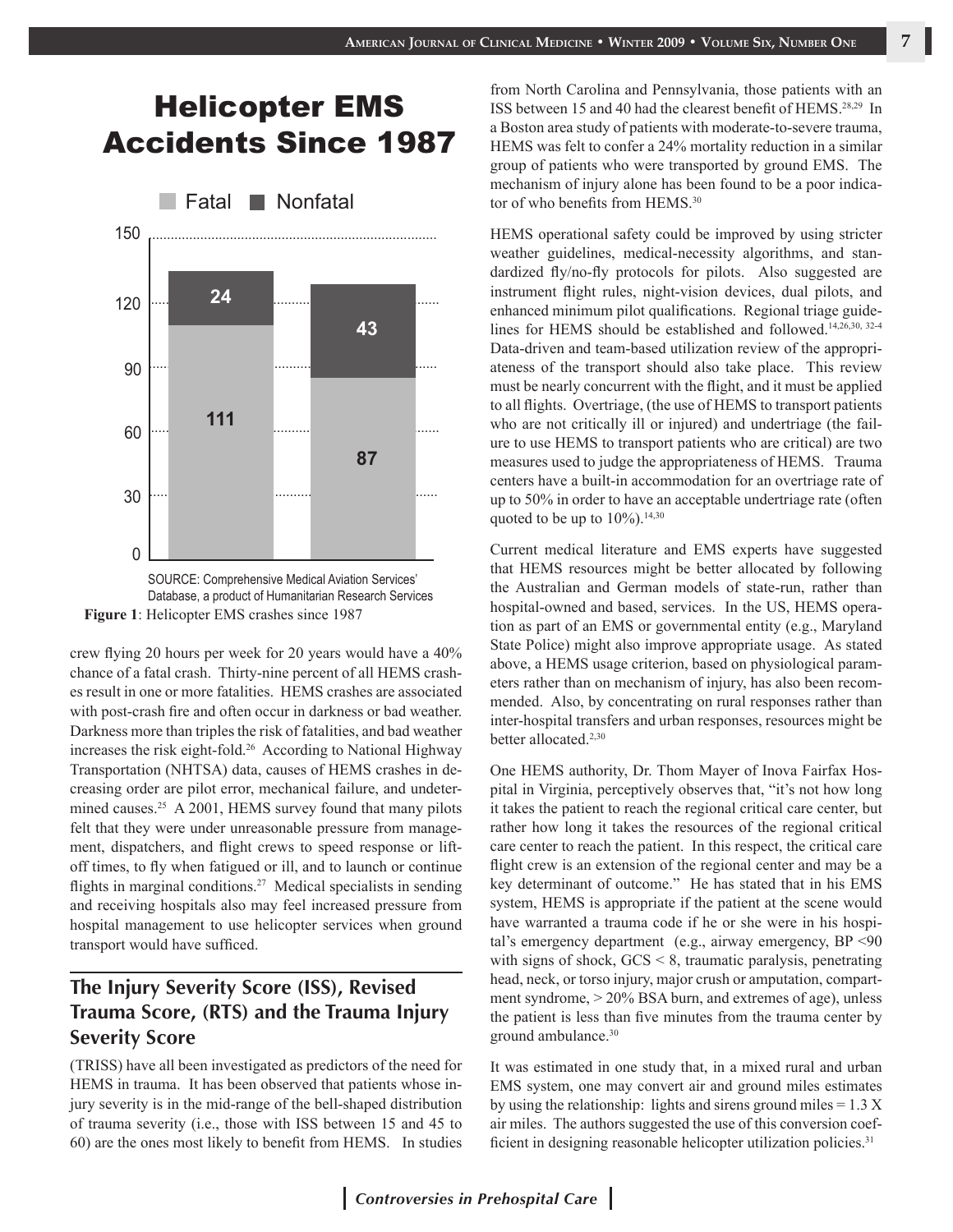The considerable debate on the appropriate use of HEMS will continue, and it will be intensified by spiraling health care costs, increasing medico-legal scrutiny, the recent uptick in crashes, and by health care market forces, among many other competing pressures.32-35

## **Ambulance Light and Siren Use**

The use of lights and siren (L&S) during ambulance transport of critically ill and injured patients (a.k.a. "Code 3" transport) is commonly employed by EMS systems. Prominent among reasons cited for using L&S are critical patient status and critical system status, in which there is pressure to return the ambulance rapidly to be available for other calls. It is clear that the indiscriminate use of L&S is a significant contributing factor in ambulance crashes. It has been estimated by a variety of sources that Code 3 status is warranted in only approximately 5% of ambulance runs. Empirical data confirm that the use of L&S far exceeds this estimate.

A 1994 study evaluated the use of a protocol that limited Code 3 transport in Pennsylvania. Before implementation of the protocol, L&S were employed in 58 % of ambulance runs.<sup>36</sup> Use of the protocol reduced Code 3 transport to 8% of ambulance runs. Of the remaining 92% of patients transported without L&S, no patient was judged to have sustained an adverse outcome related to transport mode. A New York study of L&S transport found that their use only reduced response times by an average of 106 seconds.<sup>37</sup> These authors concluded that, "Although statistically significant, this time savings is likely to be clinically relevant in only a few cases." A similar study conducted in Minnesota over a nine-month period found that L&S use decreased response time an average of 3.02 minutes compared to non-L&S use.<sup>38</sup> A North Carolina study compared transport times of EMS with L&S and without, when the trip length was less than eight miles. The authors found that L&S saved an average of 43.5 seconds per trip, and they concluded that, "Although the mean difference is statistically significant, it is not clinically significant, except in rare circumstances."39

In a recent Pennsylvania study of 245 consecutive patients who arrived by Code 3 transport, only 14% received an ED intervention within 15 minutes of arrival, and only 54% were ultimately admitted to the hospital.<sup>40</sup> In Cincinnati, L&S were employed in nearly two-thirds of over 500 ambulance runs to a pediatric medical center. The use of L&S was considered to be inappropriate in 39% of the runs, and its use was more common in basic ambulance units than in paramedic units. The authors concluded that L&S transport of pediatric patients in their system was often inappropriate and that protocols should be established to limit L&S use.<sup>41</sup>

A retrospective study of data from the Rapid Early Action for Coronary Treatment (REACT) trial compared the mode of transport of chest pain patients in 20 US cities. Patients transported by private transportation arrived more quickly than those who arrived by ambulance (35 minutes vs. 39 minutes). The authors noted that, although activating 9-1-1 is the most rapid way to achieve definitive medical care, only 50%-60% of patients with chest pain choose to initiate care via EMS, principally because of their perception that private transportation is quicker. "Doorto-needle" time was faster in the EMS patients, however (32 vs. 49 minutes).<sup>42</sup>

The unrestricted use of L&S is not only medically inappropriate, but it is also dangerous. It has been estimated that 12,000 EMS crashes result in 120 deaths in the United States and Canada annually. Most of these crashes are associated with the use of L&S and involve more frequent and more severe injuries than are sustained in crashes in non-Code 3 transport.<sup>41-44</sup> As a result of these increased injuries, liability claims are more than 20 times more likely to result from EMS vehicle crashes than are claims involving the EMS patient care. In 2004, 170 fatalities in the US occurred as a result of emergency vehicle crashes, according to NHTSA.

During the years 1991-2000, the MMWR reported 300 fatal crashes involving occupied ambulances, with 82 deaths of ambulance occupants and 275 occupants of other vehicles and pedestrians.<sup>44</sup> A total of 816 ambulance occupants were involved in these 300 crashes. Twenty-seven of the occupant fatalities were on-duty EMS workers, representing 3% of all ambulance occupants and 33% of occupant fatalities. Most of the 27 EMS worker fatalities occurred in the front of the vehicles. Riding or driving unrestrained was cited as a major contributor to death and injury. Less than half of the EMS workers in the rear compartments use restraints, often citing unsatisfactory access to the patient for IV insertion, CPR, and airway management. Additionally, unrestrained patients in ambulance crashes have the potential to become airborne and to endanger other rear compartment occupants. Three times as many bystanders (either pedestrians or occupants of other vehicles) were killed as were EMS personnel.<sup>42,44</sup>

EMS workers in the United States have a fatality rate of 12.7 per 100,000 workers, more than twice the national average, and most of these fatalities are due to vehicle crashes. By comparison, the fatality rate for police is 14.2, and it is 16.5 for firefighters.<sup>44, 45</sup>

Also frequently cited in ambulance crash literature is the "wake effect" – the tendency for the racing Code 3 ambulance to precipitate crashes of other vehicles in its wake. A study from Salt Lake City substantiated the existence and magnitude of wakeeffect collisions. Sixty ambulance crashes and 255 wake-effect collisions were reported. The study suggested that wake-effect collisions are real and that these probably occur with a greater frequency than do ambulance crashes.<sup>46</sup>

Restriction of the use of L&S to a prearranged set of indications is likely to minimize ambulance personnel injury. The National Association of EMS Physicians (NAEMSP) and other organizations have policies regarding the prudent use of L&S. It is clear that personnel in many EMS and fire systems feel inadequately trained in vehicle operation safety, especially when compared to their counterparts in law enforcement.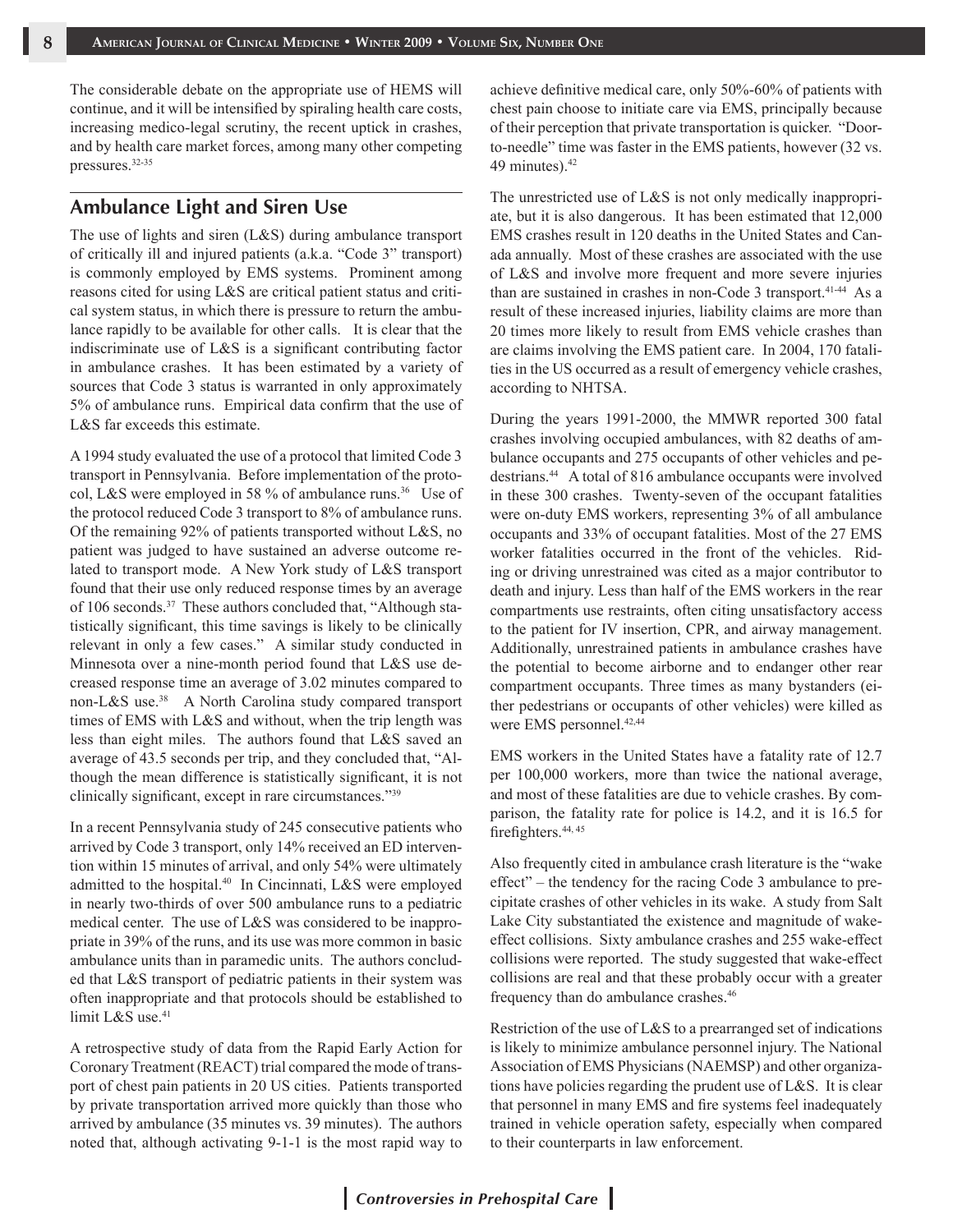It is also evident that EMS personnel knowledge is poor regarding basic traffic safety laws pertaining to emergency vehicle operation.<sup>47</sup> In a sample of 293 EMTs at East Carolina University, the median number of correct responses to five knowledge questions about ambulance operation was one. The median number of correct responses to the five knowledge questions was one (range zero to four). Thirty-three percent of the EMTs knew that other vehicles are required by law to yield while either approaching or being overtaken by an ambulance with warning lights and sirens; 2% knew that due regard for safety is the only requirement of an ambulance approaching a red light at an intersection; 14% knew that the minimum following distance behind an ambulance is one city block; and 28% knew that there is no speed limit on ambulances with warning lights and sirens. Respondents were more likely to score above the median if they had taken one or more emergency driver's education courses or had nine years or more of EMS experience.<sup>48</sup>

In a review from Virginia, while 75% of ambulance runs were conducted with L&S, a disproportionate number (91%) of collisions occurred during L&S operation. The responding ambulance driver had a history of multiple EMS crashes in 71% of the collisions.49,50

All operators and front-seat passengers of ambulances must use seat belts. Any patient on a stretcher must be secured while the vehicle is in motion, and all EMS personnel in the patient compartment must use seat belts when not attending to the patient. It is unrealistic to expect the public to use seat belts if healthcare workers fail to use them.

#### **Prehospital Analgesia**

In the words of Albert Schweitzer, "We must all die. But that I can save a person from days of torture, that is what I feel is my great and ever-new privilege. Pain is a more terrible lord of mankind than even death itself.''

While the goal of medicine is largely to decrease pain and suffering, pain management in EMS continues to be woefully inadequate. This is despite the observation that up to 70% of our patients experience pain as part of their presenting problem.<sup>49</sup> Among the organizations that have position papers on the use of analgesia in EMS are the National Association of EMS Physicians, the American College of Emergency Physicians, the American Academy of Pediatrics, the American Medical Association, the American College of Obstetrics and Gynecology, and the American College of Surgeons.

One study showed that up to 20% of EMS patients have moderate-to-severe pain.<sup>51</sup> Other studies have revealed that medical practitioners in general and EMS workers in particular are poor at recognizing and managing pain. In one EMS study of 1,073 patients with suspected extremity fractures, only 1.8% were administered analgesics and 17% and 25% received ice packs and air splints, respectively.<sup>52</sup> In another study of 124 patients with an emergency department diagnosis of hip or lower extremity fractures, only 18.3% were administrated field analgesics. In Australia, of 128 patients with a prehospital diagnosis of femoral neck fractures, only 51% received analgesics by EMS.<sup>53,54</sup> In addition to the infrequent administration of analgesia by prehospital personnel, the patients who receive their first analgesia after arrival at the emergency department wait much longer to receive them. In one study, this time was 28 minutes vs. 146 minutes on average.<sup>55</sup> In a second study, the time was 23 minutes and 113 minutes respectively.<sup>56</sup> There are several barriers to adequate analgesia in EMS. The first is that many states still require physician contact before the administration of narcotics. Next, few EMS textbooks devote significant attention to analgesia, and EMS education is often inadequate in this field. Also, there are many EMS systems that have no written protocol for analgesic administration. In addition, there is often reluctance by EMS personnel to administer analgesia for fear of conflict with the emergency physician. Lack of education and research and of agent availability are also cited.<sup>57</sup> Prejudices about EMS analgesia administration may include a belief that its use may mask important physical exam findings and that it may lead to addiction. EMS care providers overestimate their abilities to accurately assess a patient's pain by observation alone. There is also an unfounded concern that analgesic administration might make later informed consent impossible. Also cited is a fear of regulatory oversight and misunderstanding about the likelihood of adverse events.<sup>56</sup> Ethnicity of the patient has also been shown to affect pain management. A UCLA study showed that Latino patients with isolated long bone fractures were half as likely to receive pain medication as were their non-Latino white counterparts.57 A New Orleans study showed the same finding for African-Americans.<sup>58</sup> Children and adolescents have been shown to have less documentation of pain assessment by EMS personnel and to be less likely to receive analgesia.<sup>59,60</sup> Women have been shown to be less likely than men to receive prehospital analgesia for isolated extremity injuries.<sup>61</sup> Decreasing levels of income are also associated with decreased rates of analgesia administration.<sup>56,61,62</sup>

Among the most accurate means of pain assessment by EMS providers is self-reporting by the patient. In addition to this, visual analog scores, numeric pain scales, and pediatric FAC-ES pain scales are useful in measuring pain degree and of its responsiveness to analgesics. Multiple studies have demonstrated that narcotic analgesics actually make subsequent abdominal examinations more accurate. Further, it has never been shown that analgesics given judiciously for legitimate pain interfere with informed consent or that they lead to drug addiction.63 Several reports have demonstrated the safety of EMS narcotic administration.<sup>64,65</sup> In one such study of 84 cases using small intravenous doses of morphine (2-4 mg), there was only one case of respiratory depression. In another study of 131 HEMS patients there were no complications from intravenous fentanyl administration. Of another cohort of 2,129 patients who received intravenous fentanyl by EMS, 12 patients (0.6%) had a transient vital sign abnormality and none required any intervention.<sup>65</sup> Thirty-seven states allow standing orders for narcotic analgesic administration, and 16 states endorse standing orders for fentanyl for pain management for extremity fractures and burns.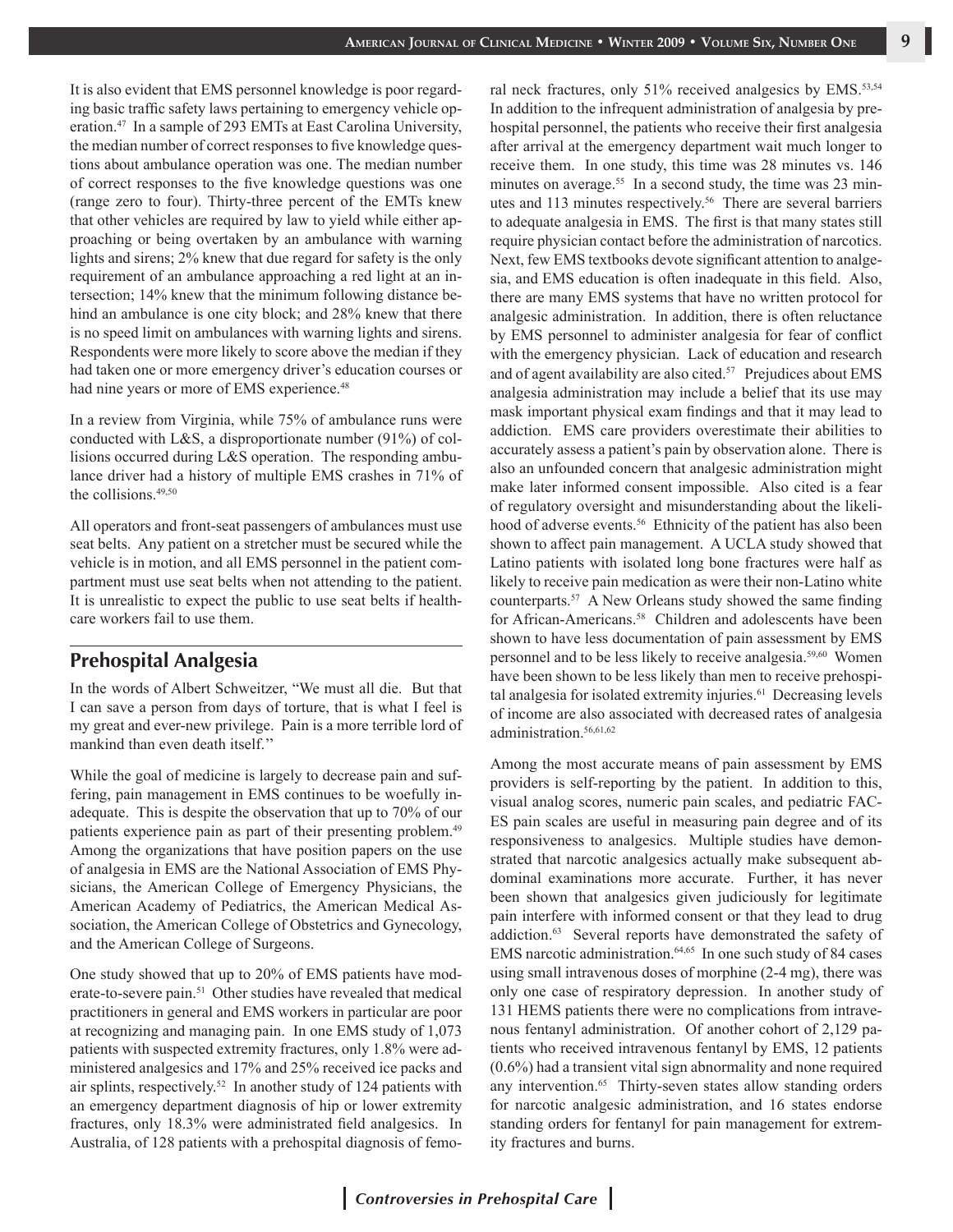The ideal EMS analgesic has a short onset of action and time to peak effect and a short duration. It causes minimal hypotension, respiratory suppression, and nausea. It is easy to administer, is inexpensive, reversible, and it has multiple routes of administration. Fentanyl citrate (Sublimaze) is one such medication.<sup>65</sup> It has intravenous, intramuscular, intranasal, transmucosal, and transdermal routes, and it may be used in adults and children.<sup>65</sup>

Several other medications have been studied in EMS and have been found to be efficacious: nitrous oxide (Entonox) and methoxyflurane inhalers, morphine sulfate, tramadol (Ultram), butorphenol (Stadol), ketamine (Ketalar), and alfentanyl (Alfenta).66-76 Non-pharmacological interventions have also been studied and have been found to be effective. Among these are guided imagery, biofeedback, breathing exercises, emotional support, splinting and positioning, elevation, and ice or heat. In one EMS study, patients who received acupressure were found to have less pain, less anxiety, a slower heart rate, and greater satisfaction than did patients in a control group.<sup>77</sup>

Among measures that have improved prehospital pain control is the use of objective pain instruments in the assessment of the presence and degree of pain.78,79 By the agreement of EMS physicians and field personnel, administrators, and receiving hospital personnel, a comprehensive prehospital pain plan would liberalize protocols and move most real-time pain management decisions from on-line medical control to written protocols. Such a protocol was found to reduce the time to morphine administration by 2.3 minutes in one study of isolated extremity fractures.<sup>80</sup>

In summary, prehospital pain management can be performed safely when appropriate drug choices, protocols, education, documentation, and quality management tools are integrated. Only by emphasis on pain education, research, protocols, and monitoring will the assessment and management of pain in the prehospital setting improve. This is both humane as well as being good medicine.

## **EMS Airway Management**

Among the most hotly debated issues in EMS currently is optimal airway management. With the introduction of paramedics in the 1970s, increasingly sophisticated airway care was available in the field. In a series of reports in the literature from the 1970s and 1980s, it seemed that prehospital endotracheal intubation (ETI) was feasible and effective, and it has largely come to be considered the standard of prehospital airway care. In theory, ETI achieves tight regulation of oxygenation and ventilation, protects against aspiration, allows suctioning, and provides an alternate route for drug administration.

In 2001, Katz and colleagues took a fresh look at ETI in his EMS system.<sup>81</sup> For many, the results were shocking. Fully one-quarter of the endotracheal tubes were misplaced, (i.e., tip of ET tube above the cords in the hypopharynx, or in the esophagus). In another report in 2003 from Maine by Jemmett et al., prehospital endotracheal tubes were misplaced at a rate of  $12-15\%$ <sup>82</sup> In a retrospective review of over 4,000 with severely head injured patients in Pennsylvania, 44% of patients were intubated in the prehospital setting, and the rest were intubated after arrival in the emergency department. The adjusted odds ratio for death for the patients receiving prehospital intubation was 3.99. Prehospital intubation was also associated with worse neurological and functional outcomes: 18.2% vs. 15.5%, respectively.83

In a study of 8,786 adult trauma patients, prehospital ETI and positive pressure ventilation in severely injured adults (GCS of 8 or lower, and an ISS of 16 or higher) was associated with an increased risk of early hypotension and an increased mortality.<sup>84</sup> In another series of 852 patients with severe head injury (GCS < 8) who were admitted to one of 13 trauma centers from 1995 to 1997, the relative risk of mortality was 1.74 in intubated patients and 1.53 in patients undergoing unsuccessful intubation attempts. A "Best Evidence Topic Report" from the Emergency Medicine Journal examined whether prehospital ETI was superior to bag-valve-mask (BVM) ventilation in 17,676 patients in eight relevant papers. $85$  The authors found that patients undergoing ETI had longer prehospital times as well as higher mortality when compared to the BVM group. A 2003 study from the R. Adams Cowley Shock Trauma Center in Baltimore prospectively studied 191 severely head-injured adult patients who survived at least 48 hours after admission. In comparison to the 59% of patients receiving BVM in the field, those 41% who were intubated in the field had a longer mean duration of mechanical ventilation, longer hospital stays, an increased rate of pneumonia, and a higher mortality (23% vs. 12.4%). In a 2005 study, 13,625 moderate-to severelybrain injured patients were studied.86 Prehospital ETI was performed in approximately one-fifth of the patients. Intubated patients had a mortality rate of 55% compared with 15% in those without prehospital ETI.

Gausche and coworkers at Harbor-UCLA Medical Center in Los Angeles published a three-year study of 830 pediatric patients comparing survival and neurological outcomes of prehospital BVM vs. ETI.<sup>87</sup> More than 2,500 paramedics in Los Angeles and Orange Counties received intensive pediatric airway training prior to the study. The study found no significant difference in survival or in achieving a good neurological outcome among children receiving either procedure. This was the first controlled study comparing the widely used BVM and ETI treatments in either adults or children and is the longest and largest controlled trial of treatments for children in a prehospital setting to date. BVM was found to be as effective as ETI in an urban EMS system. The study also demonstrated increased scene times and overall times when ETI was used. ETI was associated with a significant rate (8%) of fatal complications. Children are especially susceptible to tube dislodgements due to their short tracheal lengths. Therefore, once an endotracheal tube was placed, there was a significant risk of dislodgement, which occurred in 14% of cases. According to Dr. Gausche, "It is clear to me that the best way to manage a child's airway in the field who require ventilatory support is via BVM ventilation."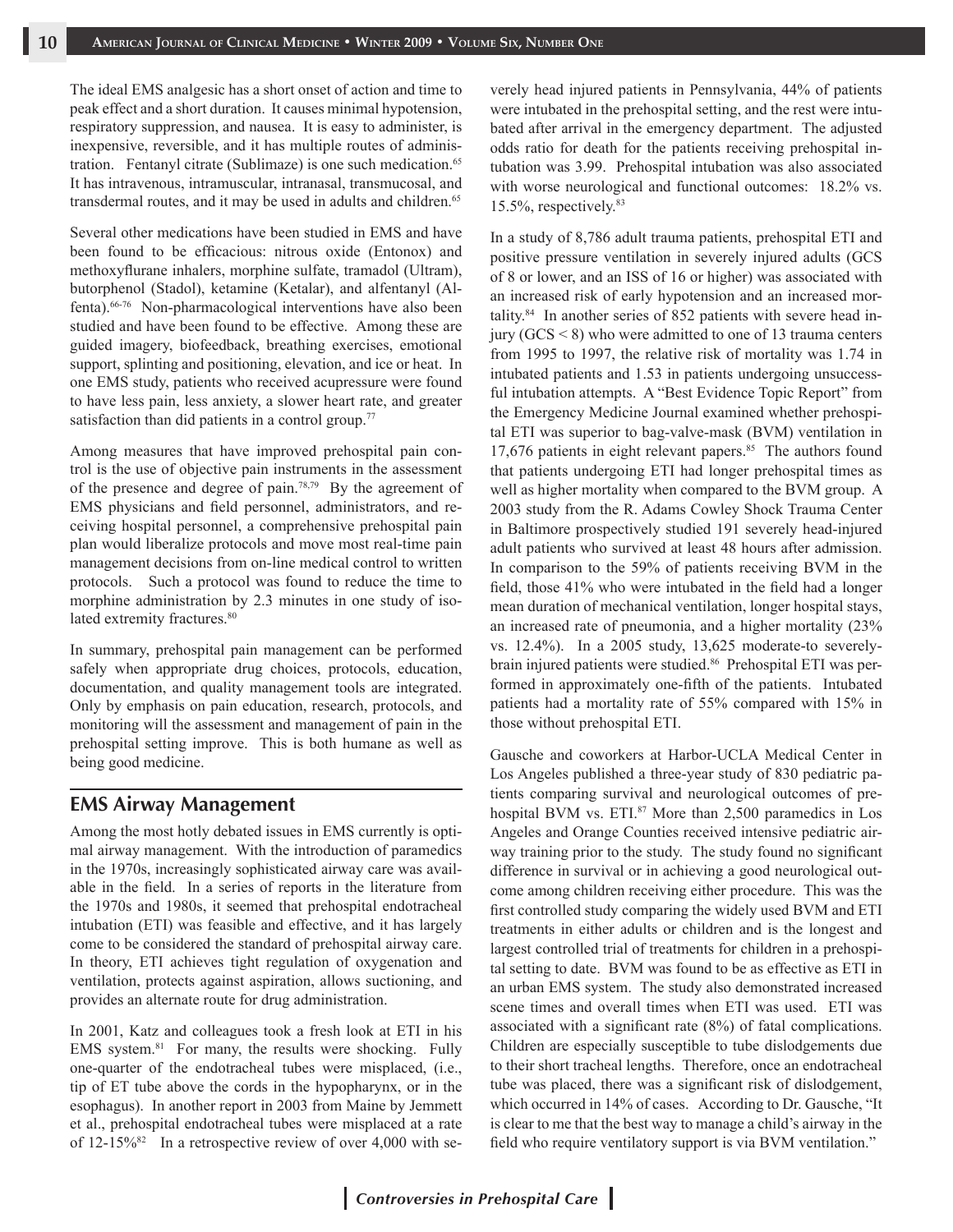In the San Diego Rapid Sequence Intubation (RSI) trial, Dunford et al. found that oxygen desaturation (SaO2 <90%) occurred in over half of cases, bradycardia (heart rate < 50 beats per minute) occurred in 19%.<sup>88</sup> Despite this, paramedics described the intubations as "easy" in 84% of the cases in which desaturation occurred. The RSI group had lower rates of "good outcomes," longer scene times, and more frequent inadvertent hyperventilation, when compared to a control group. Fifty percent of the RSI group experienced transient hypoxia. It will be noted that, in traumatic brain injury, the combination of hypoxia and hypocapnea is a recipe for secondary brain injury. The PACE II trial studied 1,953 prehospital intubations in over 40 EMS agencies in Pennsylvania. In these intubations, 22.7% (of 1 in 4.5) patients were exposed to at least one of three errors: 1) tube misplacement or dislodgement, 2) multiple attempts defined as four or more laryngoscopies, and 3) intubation failure. There was significant variability in intubation success rates between agencies, with some experiencing error rates as high as 30-40%.89

Another study from San Diego evaluated the relationship between hypoxia and increased mortality in 13,625 patients with moderate to severe traumatic brain injury. The mortality rate was 55% for patients undergoing prehospital ETI compared with 15% for those without invasive airway management. In two other studies, targeted ventilation rates in traumatic brain injury patients were associated with lower mortality when compared to hyper- or hypo-ventilation.<sup>90</sup>

In a 2005 Texas study, prehospital ETI and positive pressure ventilation in severely injured adults was associated with an increase in hypotension upon arrival in the ED (54% vs. 33%) and decreased survival  $(24\% \text{ vs. } 45\%)$ .<sup>90</sup>

An observational prospective study at the Indiana University School of Medicine found that, of 208 consecutively enrolled patients who were intubated in the field (77% medical and 23% trauma), 5% of orotracheal, and 11% of nasotracheal ETIs were misplaced.91 Stringent paramedic training requirements and close medical direction were cited by the authors as possible reasons for these lower rates of misplaced ETIs when compared with other current studies.

A significant complication of ETI is the aspiration of gastric contents. One new and ingenious method of detecting gastric aspiration after ETI was by described by Ufberg et al. at Temple University.<sup>93</sup> They tested sputum specimens obtained after ETI for the presence of pepsin, a marker of gastric contents. From pepsin, they were able to determine the rate of aspiration in the prehospital setting. Their conclusion was that prehospital ETI was associated with aspiration with an odds ratio of 3.5 when compared with ED intubation. In a second study, Ufberg et al. went on to show that aspiration syndrome was present in more than half of pepsin assay-positive patients vs. 21% of assay-negative patients and that death occurred in patients with aspiration syndrome in 44% vs. 12% in patients without the syndrome. Thus aspiration syndrome after emergent intubation was strongly associated with death during hospitalization.<sup>94</sup>

The gold standard in assuring adequate ventilation in emergency departments and operating rooms is waveform  $CO<sub>2</sub>$  capnography.95 This monitoring technique is not generally available in the prehospital setting, where tube placement is usually confirmed by a combination of other techniques: esophageal detector device, direct laryngoscopic visualization, and colorimetric  $\text{CO}_2$  detector.<sup>96,97</sup> In one report, the use of end-tidal  $\text{CO}_2$  monitoring decreased the rate of endotracheal tube misplacement from 23.3% to 0%. Eventually, waveform  $CO_2$  capnography is likely to become the standard of care in the field.<sup>98</sup>

Another promising new device in prehospital airway management is the airway impedance device (ITD, Res-Q-Pod, Advanced Circulatory Systems, Inc. Eden Prairie, MN. This device is recommended as a Class IIa device in the 2005 American Heart Association CPR Guidelines, and thus is more highly recommended than any other device or drug used by emergency personnel for increasing circulation during CPR and for improving resuscitation rates.<sup>108</sup> The ITD is introduced between the endotracheal tube and bag-valve and is intended to prevent over-bagging of intubated patients, thus addressing the hazards of increased intrathoracic pressure and impeded venous return. In several reports this device has been found to increase systolic pressures safely and significantly in patients in cardiac arrest compared with sham controls, thus increasing blood flow to the heart and brain during assisted ventilation. It has been shown to be effective with standard CPR and with other methods of CPR (i.e., active compression decompression - ACD).<sup>109</sup> It is hoped that its use will increase the rates of survival and normal neurological function after cardiac arrest.

In addition to the problems created by over-bagging of intubated patients are the problems caused by over-inflation of the endotracheal tube (ETT) cuff. Such over-inflation can lead to severe complications, such as tracheal necrosis, laryngeal nerve palsy, and tracheoesophageal fistulas. Under-inflation can lead to air leaks, inadequate ventilation, and aspiration. In one study, every one of 53 experienced paramedics inflated the ETT cuff over the safe pressure limit of 25 cm  $H_2O$ . In 66% of the cases, the ETT cuff pressure was over  $120 \text{ cm H}_2\text{O}$ , and  $87\%$  of paramedics could not detect an over-inflated ETT cuff by palpation. The authors recommended use of commercial ETT cuff inflation devices to achieve optimal pressures and the checking of cuff pressure with a manometer.<sup>110</sup>

A potential solution to the problem of prehospital intubation failures and complications is to use alternative airways such as the Combitube, Laryngeal Mask Airway, and the King LT airway (King Systems Corporation). Regardless of the solutions chosen to avoid airway complications in EMS, it is clear that the airway is the paramount consideration in resuscitation and rescue. Misplaced airways are a problem. Undetected misplaced airways are disasters. Any steps that can assure a secure and functional rescue airway in EMS must be adopted immediately.<sup>111-115</sup>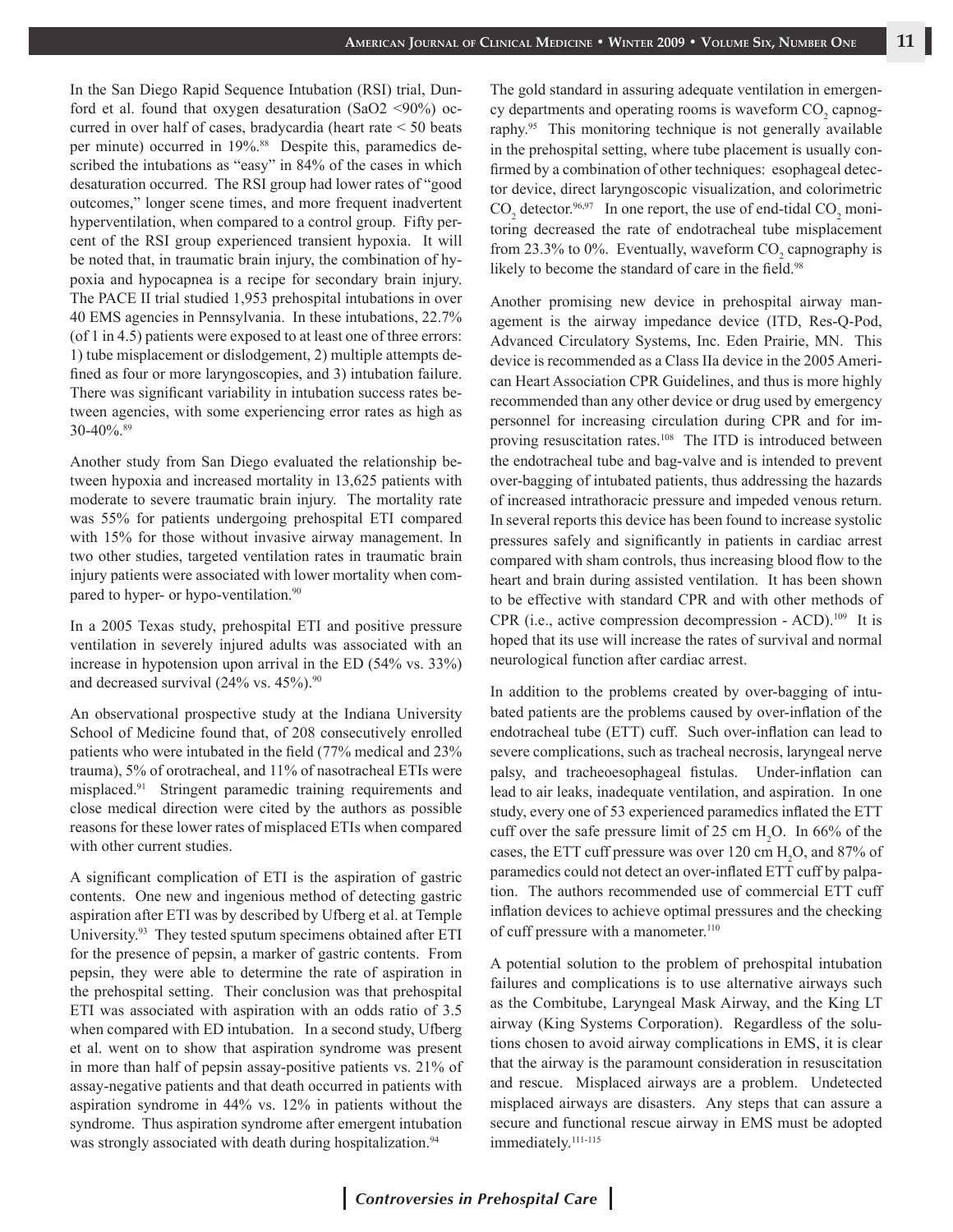## **Cardiopulmonary Resuscitation and Advanced Cardiac Life Support**

Sudden cardiac death is a major public health problem affecting 400,000 patients annually in the United States, with the majority of these occurring in the out-of-hospital setting.116 Mortality rates are high and reach almost 100% when prehospital care has failed to restore spontaneous circulation. Overall survival remains at approximately 5% in most communities. Of the survivors, only about two-thirds have good neurological function. Advanced cardiac life support (ACLS) is the "fourth link" in the American Heart Association's "chain of survival": early EMS care, early CPR, early defibrillation, and ACLS. But among the more disturbing recent revelations about the effectiveness of ACLS was a 2004 report by Stiell and colleagues that appeared in the New England Journal of Medicine.<sup>117</sup> The authors, members of the Ontario Prehospital Advanced Life Support (OPALS) trial, evaluated the contribution of paramedic-provided ACLS care to survival. Patients treated in an initial rapid defibrillation cohort were compared to a later group who also had prehospital ACLS care. During the second (ACLS) phase, although there was a significant increase in the rate of return of spontaneous circulation and of survival to hospital admission, there was no increase in survival to discharge. The authors concluded that resources should be concentrated on increasing bystander CPR and early defibrillation rather than on prehospital ACLS (e.g., intubation, medications). For prehospital respiratory (as opposed to cardiac) distress, the OPALS investigators found that there was a decrease in mortality with the introduction of an advanced life support program, even though ACLS interventions were rarely used.<sup>118</sup> Other symptomatic treatments, such as nebulized albuterol and sublingual nitroglycerine, were added to an existing basic life support system simultaneously with the ACLS measures of ETI and intravenous medications. The contribution of the ALS measures to the overall benefit to respiratory distress patients could not be determined in this study, but the ALS group mortality was 14.3% vs. 12.4% in the pre-ALS group.

The effect of advanced life support on survival in children sustaining out-of-hospital cardiac arrest (OOHCA) has also been studied. In a 2002 retrospective chart review from Children's Hospital of Pittsburgh, survival rates of children in cardiac arrest who received basic life support (i.e., BVM ventilation) were compared with those receiving advanced life support (i.e., intubation, defibrillation, epinephrine, bicarbonate, atropine). There were no significant differences between the two groups in survival to hospital discharge.<sup>119</sup>

In both the OPALS and other studies, the most important predictors of survival to discharge of OOHCA were arrest witnessed by a bystander, early CPR, and early defibrillation. Valenzuela and colleagues showed that time to defibrillation was strongly correlated with survival.<sup>120</sup> Survival with defibrillation at nine minutes was 4.6%, eight minutes 5.9%, seven minutes 7.5%, six minutes 9.5%, and five minutes 12.0%. In the OPALS trial, defibrillation before eight minutes correlated with an odds ratio of survival of 3.4.

One fundamental assumption about CPR that may be erroneous is that the addition of ventilation to chest compression is necessary. In a well designed 2007 study that was published in Lancet, Nagao et al. found that CPR done with chest compressions only was just as effective as that performed with ventilation.120 In this prospective observational study of 4,068 adult survivors of OOHCA, 71% had no bystander CPR, and these patients had a 2% positive neurological outcome. Of the remaining 29% of patients who received bystander CPR, 11% had compression-only resuscitation and 18% had conventional CPR with ventilation and compression. There was a favorable neurological outcome at 30 days of 5% in both of these groups, with no differences in survival. Given the possibility that bystanders in an OOHCA might be reluctant to perform mouthto-mouth ventilations, this research supports the efficacy of omitting artificial respiration.

Wik and colleagues investigated whether defibrillation should always be attempted first or whether it should be preceded by a period of CPR. They found that when defibrillation was delayed more than five minutes, there was an improvement in ROSC in patients who received chest compression for three minutes prior to defibrillation (58% vs. 38%).<sup>121</sup> In another study, 90 seconds of CPR prior to defibrillation resulted in higher survival if EMS response time exceeded four minutes.121-123

Wik et al. also evaluated the quality of CPR during OOHCA in 176 adults in England, Sweden, and Norway, and found that a large proportion of CPR was performed poorly.121-123 Chest compressions were not performed 48% of the elapsed time that there was no spontaneous circulation, (38% if accounting for time to evaluate the EKG and for defibrillations). Further, the mean compression depth was 34 mm, compared with the recommended depth of 38 to 51 mm. Similar results were obtained in a University of Chicago study, which found that chest compressions were performed too slowly and too shallowly, that ventilation rate was too fast, and that too long a period of no compression took place for CPR to be effective in many cases. Thus, the poor quality of CPR itself may have much to do with the persistently dismal (5-10%) survival rate after CPR that is often quoted.<sup>127</sup>

The relationship of survival and EMS response times has been evaluated. Papers by Pons et al. and Blackwell et al. have questioned the generally-accepted national benchmark of eight minutes that is used in most urban areas.128,129 It is known from the OPALS data that survival after cardiac arrest declines dramatically after five minutes,<sup>122</sup> yet the National Fire Protection Association has set its target for communities to "provide for the arrival of an ALS company within an eight-minute response time in 90% of incidents." But in practice the response time target is nine minutes, not eight, since the benchmark actually strives for nine minutes zero seconds with 90% reliability. This response time is obviously not likely to improve survival in OOHCA (see discussion of AED deployment below).<sup>130</sup>

It is widely accepted that, for each minute a patient remains in VF and defibrillation is not provided, the chances for survival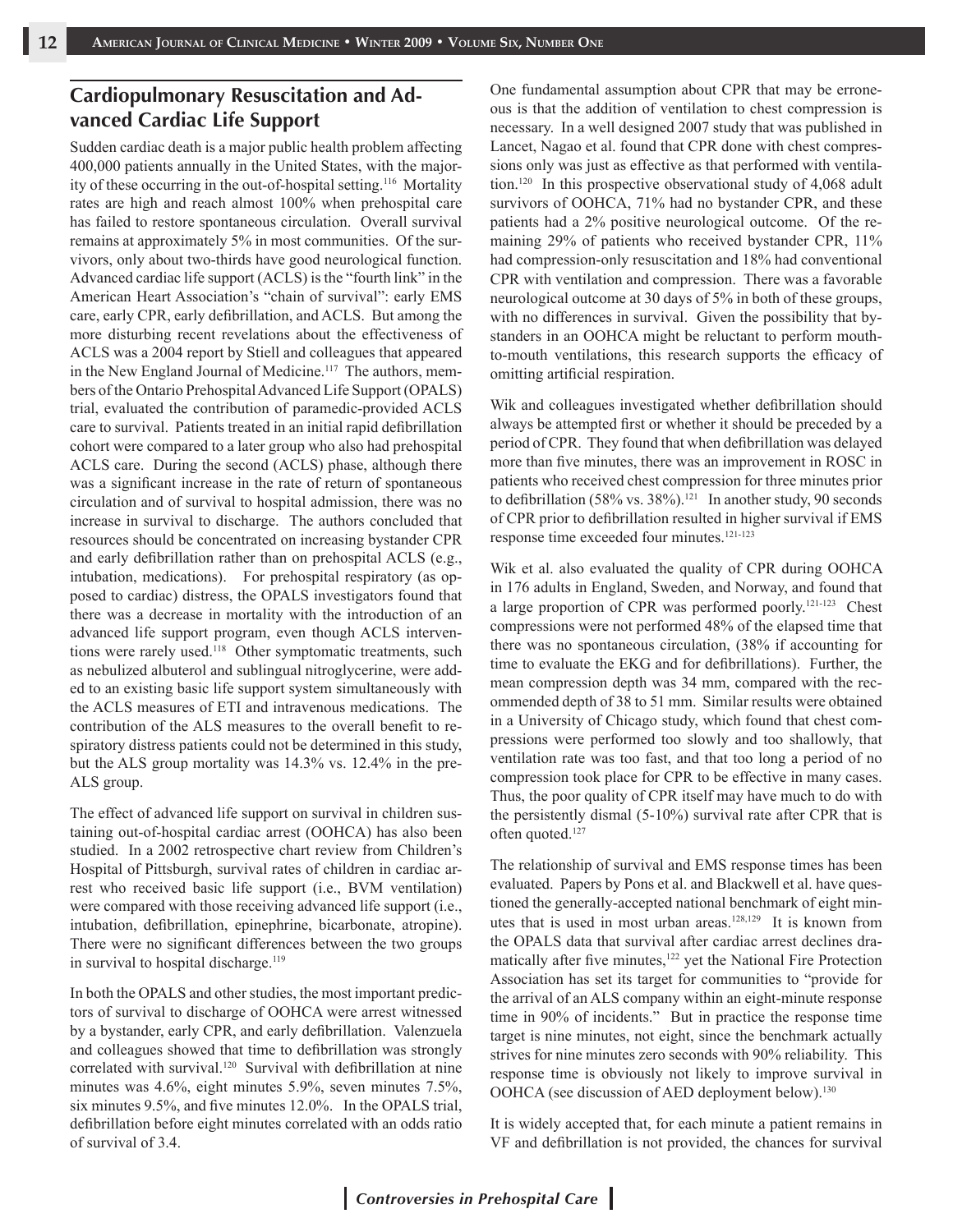drop by almost 10%. Further, after ten minutes, the chances for resuscitation are near zero. Considering the pivotal role of defibrillation in survival of OOHCA, public access defibrillation has been intensively investigated. The PAD trial was a multicenter study sponsored by the National Institutes of Health, in which intensive public education was combined with AED installation in "high risk" settings. These included a total of 1,250 places where there were usually more than 250 people over 50 years of age for most of each day, and places where OOHCA had occurred within the past two years. The primary endpoint was survival to discharge. Based on preliminary data, approximately 10-15 lives were saved, at a cost of well over \$100 million.<sup>129-130</sup>

Several studies have identified locations for automated external defibrillators (AEDs) that have been associated with early successful defibrillation.<sup>131-135</sup> These include gaming casinos, airports, nursing homes, and dialysis clinics, among others. Of note, the particular locations where AEDs appear to be costeffective vary from one country and one community to another. Since 80% of OOHCAs are estimated to take place in the home, the value of a more generalized availability of AEDs in the public domain is currently being studied.<sup>131</sup> The cost-effectiveness and feasibility of AEDs in the home remains unproven; one study showed that survival in residential AED use was only 3.3%.131 A multicenter North American study examined the effect of AEDs on the likelihood of survival to hospital discharge in OOHCA.132 Of nine hundred ninety-three units, 85% were placed in a public place, primarily in recreational facilities and shopping malls. The remaining AEDs were placed in patients' homes. The study compared outcome for a lay CPR-only group to that for CPR-plus-AED. There was a 14% survival in the CPR-only group and a 23% survival in the CPR-plus-AED group. Of the survivors, almost all arrests occurred in an area served by the public, rather than the residential, AEDs. A number of communities have equipped police as well as other first-responders with AEDs.<sup>133,134</sup> In Pittsburgh, 183 EMS resuscitations were compared to 118 police-applied AEDs.135 Mean time to defibrillation decreased from 11.8 minutes in the EMS group to 8.7 minutes in the police group. The earlier shock in the police group was an independent predictor of survival to hospital discharge. Another study from the same authors reviewed ten years of police AED use. Overall, 77% of officers had used an AED, and 45% had witnessed return of spontaneous circulation prior to EMS arrival. Most (65%) did not feel that AED use interfered with other police duties. But all communities are not the same. In a study conducted in suburban and rural Indiana, a police AED program was compared to a standard EMS response. Mean time to arrival by equipping the police with AEDs on scene decreased by 1.6 minutes. Time to first shock decreased by 4.8 minutes. Despite the shorter response and defibrillation times in the police group, survival to hospital discharge was not improved in this study.136 The author concluded that the lack of improvement in survival was related in part at least to a very limited response to out-of-the hospital cardiac arrest by police officers. Despite having almost half the defibrillator capability in their counties, police responded for traditional EMS in only 6.7 percent of cases. When asked, almost half of the police admitted that they were uncomfortable in the role of treating people in cardiac arrest. They also told investigators that other responsibilities and long travel distances decreased the likelihood that they would respond.

In a report from one suburban community's experience with police AEDs over seven years, survival to discharge for the police group was 9.9% vs. 11.9% in the ALS group, and time to defibrillation was 6.6 minutes vs. 8.4 minutes, respectively. In this study, cost per life-year saved was estimated to range from \$1,582 to \$16,060, which would be more cost effective than many other standard medical therapies.<sup>136,137</sup>

Authors from Scotland investigated the clinical effectiveness, public health impact, and cost-effectiveness of PAD.138 Citing a recommendation by the American Heart Association to place an AED in locations where there is an expected rate of one cardiac arrest per defibrillator per five years, these authors estimated that AEDs would only address 1-2% of OOHCAs and would have a minimal impact on population survival and may represent poorer value for money than other interventions.

In another estimate of the cost-effectiveness of AEDs in highincidence environments (airports, airplanes, casinos), the cost would be "less than the typically acceptable \$50,000 per quality-adjusted life- year." The authors, epidemiologists from the University of Washington, concluded that AEDs appear to be cost-effective in locations with high incidences of cardiac arrest.128-138

The above data, regarding the crucial role of early defibrillation in survival and the lack of apparent benefit of ALS measures, raise important questions about the best way to allocate EMS resources. Might EMT-Ds (defibrillation) and other first responders (e.g., police, firefighters) prove more cost-effective than paramedic units in improving outcomes of OOHCA? Individual communities and EMS systems will have to weight the evidence and apply it to their own circumstances, but there is ample reason to question our current practices.

#### **Summary**

Much of what is currently believed about prehospital care is based on custom and tradition rather than on sound scientific evidence. As our healthcare dollar is stretched to a breaking point, it becomes increasingly crucial that we evaluate the costs and benefits of EMS care in a dispassionate and critical way.

Recent clinical studies suggest that helicopters and ambulance lights and sirens are overused. Further, cardiopulmonary resuscitation is performed poorly and rescue breathing may not be required. Defibrillation is performed too late to benefit patients in many cases. AEDs used by first responders and by the public may be more effective than later defibrillation by paramedics. Pain is managed poorly, if at all, in the prehospital setting.

Emergency physicians and EMS directors are in a unique position at the interface of prehospital and hospital care, and they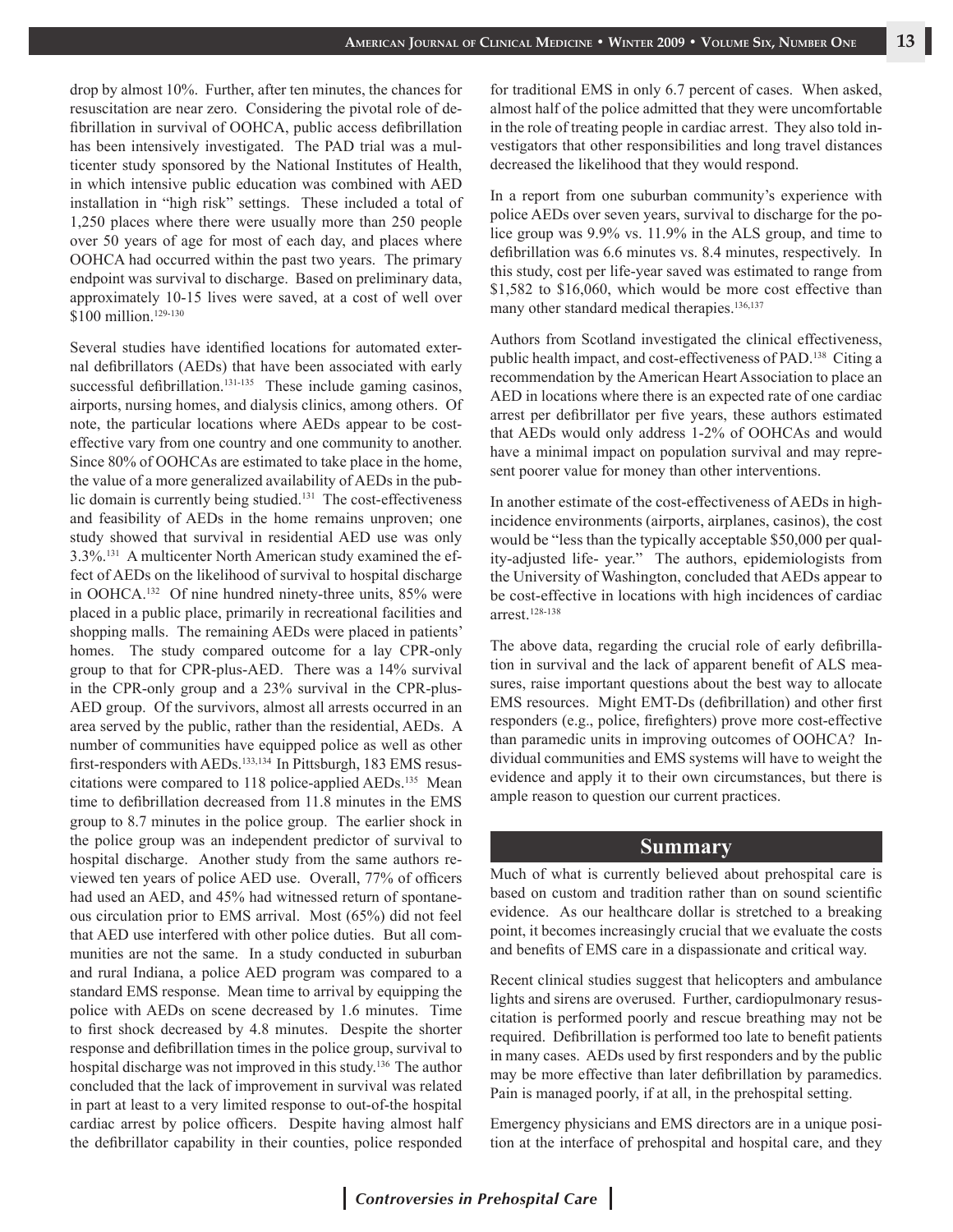are the stewards of a precious and finite set of resources upon which the public safety depends. It is sincerely hoped that the bright light of scientific scrutiny will continue to be shone on many of the current procedures and practices in EMS. Only in this way will the most cost-effective care be rendered for the greatest benefit of the largest number of citizens.

*A diplomate of BCEM, Dr. Lemonick was originally trained in cardiothoracic surgery. He has practiced emergency medicine for almost 20 years, and currently is director of the emergency department at Highlands Hospital, near Pittsburgh, PA. His research interests include neurological and soft tissue infections, wound care, and biological terrorism.*

*Potential Financial Conflicts of Interest: By AJCM policy, all authors are required to disclose any and all commercial, financial, and other relationships in any way related to the subject of this article that might create any potential conflict of interest. The author has stated that no such relationships exist.*

#### **References**

- 1. Callaham M. Quantifying the scanty science of prehospital emergency care. Ann Emerg Med 1997; 30(6):785-790.
- 2. Bledsoe BE. EMS myth #6. Air medical helicopters save lives and are cost-effective. Emerg Med Serv. 2003 Aug; 32(8):88-90.
- 3. Cowley RA. Trauma center: A new concept for the delivery of critical care. J Med Soc NJ 74:979–987, 1977.
- 4. Lerner EB, Moscati RM. The Golden Hour: Scientific Fact or Medical "Urban Legend"? Acad Emerg Med: 2001(8)7:758-760.
- 5. Shatney CH, Homan SJ, Sherck JP, Ho CC. The utility of helicopter transport of trauma patients from the injury scene in an urban trauma system. J Trauma 2002;53:817.
- 6. Reenstra WR, Tracy J, Hirsch E, Millham F. Evaluation of the "appropriateness" of triage requests for air transport to Level I trauma centers directly from the scene versus a community hospital. Ann Emerg Med 34(4):S73, 1999.
- 7. Bledsoe BE, Wesley AK, Eckstein M, Dunn TM, O'Keefe MF. Helicopter scene transport of trauma patients with nonlif.
- 8. Dula DJ, Plys K, Leicht M, et al. Helicopter versus ambulance transport of patients with penetrating trauma. Ann Emerg Med 2000. 36(4):S76.
- 9. Oppe S, De Charro FT. The effect of medical care by a helicopter trauma team on the probability of survival and the quality of life of hospitalized victims. Accid Anal Prev 2001;33(1):129-38.
- 10. Cocanour CS, Fisher RP, Ursic CM. Are scene flights for penetrating trauma justified? J Trauma 1997;43(1):83-6;discussion 86-8.
- 11. Thomas SH, Biddinger PD. Helicopter trauma transport: an overview of recent outcomes and triage literature. 2003. Curr Opin Anaesthesiol. Apr;16(2):153-8.
- 12. Chappell VL, Mileski WJ, Wolfe SE, et al. Impact of discontinuation of a hospital-based air ambulance service on trauma patient outcomes, J Trauma 2002;52:486-491.
- 13. Schiller WR, Knox R, Zinnecker H, et al. Effect of helicopter transport of trauma victims on survival in an urban trauma center. J Trauma 28(8):L1127–1134, 1988.
- 14. Thomas SH. Controversies in prehospital care: air medical response. 2005. Emergency Medicine Practice. 7;6. Periodical online. Available at: http://ebmedicine.net/topics. Accessed December 23, 2007.
- 15. Wong TW, Lau CC. Profile and outcomes of patients transported to an accident and emergency department by helicopter: Prospective case series.

Hong Kong Med J 6(3):249–253, 2000.

- 16. Hotvedt R, Kristiansen IS, Forde OH, et al. Which groups of patients benefit from helicopter evacuation? Lancet 347:1362–1366, 1996.
- 17. Brazier J, Nicholl J, Snooks H. The cost and effectiveness of the London Helicopter Emergency Medical Service. J Health Serv Res Policy 1(4):232–237, 1996.
- 18. Eckstein M; Jantos T, Kelly N, et al. Helicopter transport of pediatric trauma patients in an urban setting: a critical analysis. 2002. J Trauma. 2002;53:340-344.
- 19. Moront ML, Gotschall CS, Eichelberger MR. Helicopter transport of injured children: System effectiveness and triage criteria. 1996J Pediatr Surg 31(8);183-6.
- 20. Tortella BJ, Sambol J, Lavery RF, et al. A comparison of pediatric and adult trauma patients transported by helicopter and ground EMS: managed-care considerations. 1996. Air Med J. Jan-Mar;15(1):24-8.
- 21. Branas CC, MacKenzie EJ, Williams JC, et al. Access to trauma centers in the United JAMA. 2005 Jun 1;293(21):2626-33.
- 22. Mallon WK. Trauma review. 2006. Audio-Digest Emergency Medicine. 23(11).
- 23. Stone CK, Thomas SH. Air medical transport. In: Tintinalli JE, Kelen GD., Stapczynski SJ (Eds). Emergency Medicine: A Comprehensive Study Guide 6th edition 2004. McGraw-Hill. p.11-15.
- 24. Gearhart PA, Wuerz R, Localio AR. Cost-effectiveness analysis of helicopter EMS for trauma patients.Ann Emerg Med. 1997 Oct;30(4):500-6. 28.
- 25. Bledsoe BE, Smith MG.Medical helicopter accidents in the United States: a 10-year review.J Trauma. 2004 Jun;56(6):1325-8.
- 26. Baker SP, Grabowski JG, Dodd RS, et al. EMS helicopter crashes: what influences fatal outcome? 2006 Ann Emerg Med. Apr;47(4):351-6.
- 27. Derzy M, Hustuit J, Boschert G, Wish J. Results and recommendations from the helicopter EMS pilot safety survey 2005. Air Med J. 2007 Jan-Feb;26(1):38-44.
- 28. Cunningham P, Rutledge R, Baker CC, Clancy TV.A comparison of the association of helicopter and ground ambulance transport with the outcome of injury in trauma patients transported from the scene. J Trauma. 1998 Jun;44(6):1114-5.
- 29. Brathwaite CE, Rosko M, McDowell R. et al. A critical analysis of onscene helicopter transport on survival in a statewide trauma system. J Trauma. 1998 Jul;45(1):140-4;
- 30. Mayer T. Helicopter EMS. ACEP Scientific assembly. Washington, D.C. September 26-29. 2005
- 31. Diaz MA, Hendey GW, Winters RC. How far is that by air? The derivation of an air: ground coefficient. 2003. J Emerg Med. Feb;24(2):199-202.
- 32. Isakov AP. Souls on board: helicopter emergency medical services and safety. Ann Emerg Med. 2006 Apr;47(4):357-60.
- 33. Meier B, Saul S. Fatal crashes provoke debate on safety of sky ambulances. New York Times. February 28, 2005.
- 34. Meier B. As medical airlifts proliferate, the public price tag is rising. New York Times. May 3, 2005.
- 35. Thomas SH, Harrison TH, Buras WR, et al. Helicopter transport and blunt trauma mortality: a multicenter trial. J Trauma. 2002 Jan;52(1):136-45.
- 36. Kupas DF, Dula DJ, Pino BJ. Patient outcome using medical protocol to limit "lights and siren transport. Prehosp Diast Med. 1994:9(4).
- 37. Ho J, Casey B. Time saved with use of warning lights and sirens during response t requests for emergency medical aid in and urban environment. Ann Emerg Med 1998. 32(5);585-588.
- 38. Brown LH, Whitney CL, Hunt RC et al. Do warning lights and sirens reduce ambulance response times? Prehosp emerg care 2000. 4(1);70-74.
- 39. Hunt RC, Brown LH, Cabinum ES et al. Is ambulance transport time with lights and siren faster than that without? Ann Emerg Med 1995 Jun;25(6):85.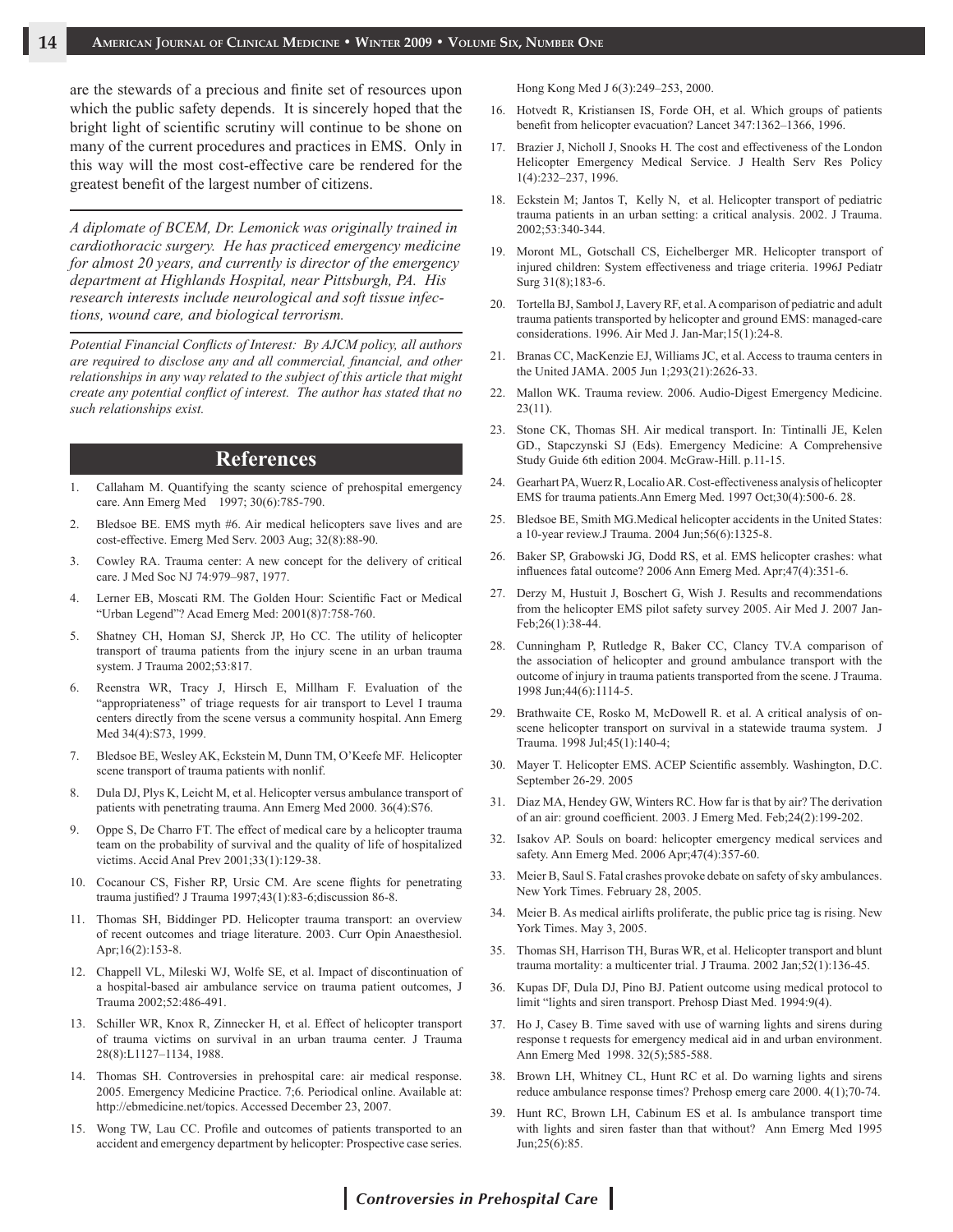- 40. Wydro GC, Kraus LK, Yeh EC et al. Utilization of emergency lights and sirens by urban paramedics: analysis of indications for their use. Research forum abstract #257. ACEP Sci Ass'y. 2007. Ann Emerg Med. 50(3);S81.
- 41. Lacher ME, Bausher JC. Lights and siren in pediatric 911 ambulance transports: are they being misused? Ann Emerg Med. 1997 Feb;29(2):223-7.
- 42. Brown AL, Mann NC, Daya M,et al; for the Rapid Early Action for Coronary Treatment (REACT) Demographic, Belief, and Situational Factors Influencing the Decision to Utilize Emergency Medical Services Among Chest Pain Patients 2000 Circulation.;102:173.
- 43. Bledsoe BE. Emergency EMS mythology, Part 4. Lights and sirens save a significant amount of travel time and save lives. Emerg Med Serv. 2003 Jun; 32(6):72-3.
- 44. Ambulance crash-related injuries among emergency medical services workers- United States, 1991-2002. MMWR Morb Mort Wkly Rep 2003. 52(8):154-156.
- 45. Custalow CB, Gravitz CS. Prehosp Emerg Care. Emergency medical vehicle collisions and potential for preventive intervention. 2004 Apr-Jun;8(2):175-84.
- 46. Maguire BJ, Hunting KL, Smith GS, Levick NR. Occupational fatalities in emergency medical services: A hidden crisis. 2002. Annals of Emergency Medicine 40(6):625–632.
- Clawson J, Martin R, Cady J, Maio R. The wake effect-emergency vehicle-related collisions. Prehospital Disaster Med. October-December 1997;12:274-277
- 48. Whiting JD, Dunn K, March JA, et al. Prehosp Emerg Care. EMT knowledge of ambulance traffic laws.1998 Apr-Jun;2(2):136-40.
- 49. Use of Warning Lights and Siren in Emergency Medical Vehicle Response and Patient Transport available at: http://www.naemsp.org/position.html; accessed December 30,2007.
- 50. Whiting JD, Dunn K, March JA, Brown LH. EMT knowledge of ambulance traffic laws. Prehosp Emerg Care. 1998 Apr-Jun;2(2):136-40.
- 51. Ducharme J.2005 Emerg Med Clin NA.. May 23 (2); 467-75. The future of pain management in emergency medicine.
- 52. Vassiliadis J, Hitos K, Hill CT. Factors influencing prehospital and emergency department analgesia administration to patients with femoral neck fractures. Emerg Med (Fremantle). 2002 Sep;14(3):261-6.
- 53. White LJ, Cooper JD, Chambers RM, Gradisek RE. Prehospital use of analgesia for suspected extremity fractures.Prehosp Emerg Care. 2000 Jul-Sep;4(3):205-8.
- 54. McEachin CC, McDermott JT, Swor R. Few emergency medical services patients with lower-extremity fractures receive prehospital analgesia. Prehosp Emerg Care. 2002 Oct-Dec;6(4):406.
- 55. Abbuhl FB, Reed DB. Time to analgesia for patients with painful extremity injuries transported to the emergency department by ambulance. Prehosp Emerg Care. 2003 Oct-Dec;7(4):445.
- 56. Kanowitz A, Dunn TM, Kanowitz EM, Dunn WW, Vanbuskirk K. Safety and effectiveness of fentanyl administration for prehospital pain management. Prehosp Emerg Care. 2006 Jan-Mar;10(1):1-7.
- 57. Galinski M, Dolveck F, Borron SW, Tual L, Van Laer V, Lardeur JY, Lapostolle F, Adnet F. A randomized, double-blind study comparing morphine with fentanyl in prehospital analgesia.Am J Emerg Med. 2005 Mar; 23(2): 114-9.
- 58. McManus JG Jr, Sallee DR Jr Pain management in the prehospital environment Emerg Med Clin North Am. 2005 May;23(2):415-31.
- 59. Todd KH, Samaroo N, Hoffman JR. Ethnicity as a risk factor for inadequate emergency department analgesia. JAMA. 1993;269(10):1537-9.
- 60. Todd KH, Deaton C, D'Adamo AP, Goe L. Ethnicity and analgesic practice. Ann Emerg Med. 2000;35(1):11-16.
- 61. Hennes H, Kim MK, Pirrallo RG. Prehospital pain management: a comparison of providers' perceptions and practices. Prehosp Emerg Care. 2005 Jan-Mar;9(1):32-9.
- 62. Swor R, McEachin CM, Seguin D, Grall KH. Prehospital pain management in children suffering traumatic injury. Prehosp Emerg Care. 2005 Jan-Mar: 9(1): 40-3.
- 63. Michael GE, Sporer KA, Youngblood GM.Women are less likely than men to receive prehospital analgesia for isolated extremity injuries. Am J Emerg Med. 2007 Oct;25(8):901-6.
- 64. Fosnocht DE, Swanson ER, Barton ED.Changing attitudes about pain and pain control in emergency medicine. Emerg Med Clin North Am. 2005 May;23(2):297-306.
- 65. Fullerton-Gleason L, Crandall C, Sklar DP Prehospital administration of morphine for isolated extremity injuries: a change in protocol reduces time to medication. Prehosp Emerg Care 2002 Oct-Dec; 6(4):411.
- 66. Pointer JE, Harlan K.Impact of liberalization of protocols for the use of morphine sulfate in an urban emergency medical services system.Prehosp Emerg Care. 2005 Oct-Dec;9(4):377-81.
- 67. Bledsoe B, Braude D, Dailey MW, Myers J, Richards M, Wesley K Simplifying prehospital analgesia. Why certain medications should or should not be used for pain management in the field. Prehosp Emerg Care. 2005 Jan-Mar;9(1):40-3.
- 68. Thomas SH, Rago O, Harrison T, Biddinger PD, Wedel SK. Fentanyl trauma analgesia use in air medical scene transports. J Emerg Med. 2005 Aug;29(2):179-87.
- 69. Bledsoe B, Braude D, Dailey MW, Myers J, Richards M, Wesley K Simplifying prehospital analgesia. Why certain medications should or should not be used for pain management in the field. JEMS. 2005 Jul;30(7):56-63.Links.
- 70. Svenson JE, Abernathy MK Ketamine for prehospital use: new look at an old drug 2007. American Journal of Emergency Medicine25, 977–980.
- 71. Alexander K, Scheck T, Greher M, et al. Prehospital Analgesia with Acupressure in Victims of Minor Trauma: A Prospective, Randomized, Double-BlindedTrial. 2002. Anesth Analg;95:723-727.
- 72. Lang T, Hager H, Funovits V, Barker R, Steinlechner B, Hoerauf K, Kober A.Prehospital analgesia with acupressure at the Baihui and Hegu points in patients with radial fractures: a prospective, randomized, double-blind trial.Am J Emerg Med. 2007 Oct;25(8):887-93.
- 73. Zhang NJ, Romig L, Barnard J. Evaluation of A New Prehospital Pain Management Protocol: Experiences From EMS Providers.2008 American Public Health Association 2008 Annual Meeting San Diego, CA October 25-29.
- 74. Alonso-Serra HM, Wesley K. for the National Association of EMS Physicians Standards and Clinical Practices Committee of the NAEMSP. Prehospital pain management position paper. Prehospital emergency care. 2003. vol 7, number 4. pp 482-8.
- William T. Zempsky, MD; Joseph P. Cravero, MD; and the Committee on Pediatric Emergency Medicine and Section on Anesthesiology and Pain Medicine. Relief of Pain and Anxiety in Pediatric Patients in Emergency Medical Systems PEDIATRICS Vol. 114 No. 5 November 2004.
- 76. Barbara G. Lock, Eric Nazziola, Zhezhen Jin, Tracy Y. Allen, Peter S. Dayan, and Peter C. Wyer Opiate Analgesia Makes No Difference in the Diagnostic Accuracy of Undifferentiated Acute Abdominal Pain in the Emergency Department: A Meta-analysis. 2004. Acad Emerg Med 2004 11: 495.
- 77. Reynolds CM, Suber F, Curtis KM, et al. A Novel Pain Management Protocol Results in More Rapid Analgesia for Trauma Patients. 2004. Acad Emerg Med Volume 11, Issue5 497,
- 78. Lord BA, Parsell B.Measurement of pain in the prehospital setting using a visual analogue scale. Prehosp Disaster Med. 2003 Oct-Dec;18(4):353-8.
- 79. Katz SH, Falk JL. Misplaced endotracheal tubes by paramedics in an urban emergency medical services system. Ann EmergMed. 2001; 37:32-37.
- 80. Jemmett ME, Kendal KM, Fourre MW, et al. Unrecognized misplacement of endotracheal tubes in a mixed urban to rural emergency medical services setting. Acad Emerg Med. 2003; 10: 961-965.
- 81. Wang HE, Peitzman AB, Cassidy LD, et al. Out-of hospital endotracheal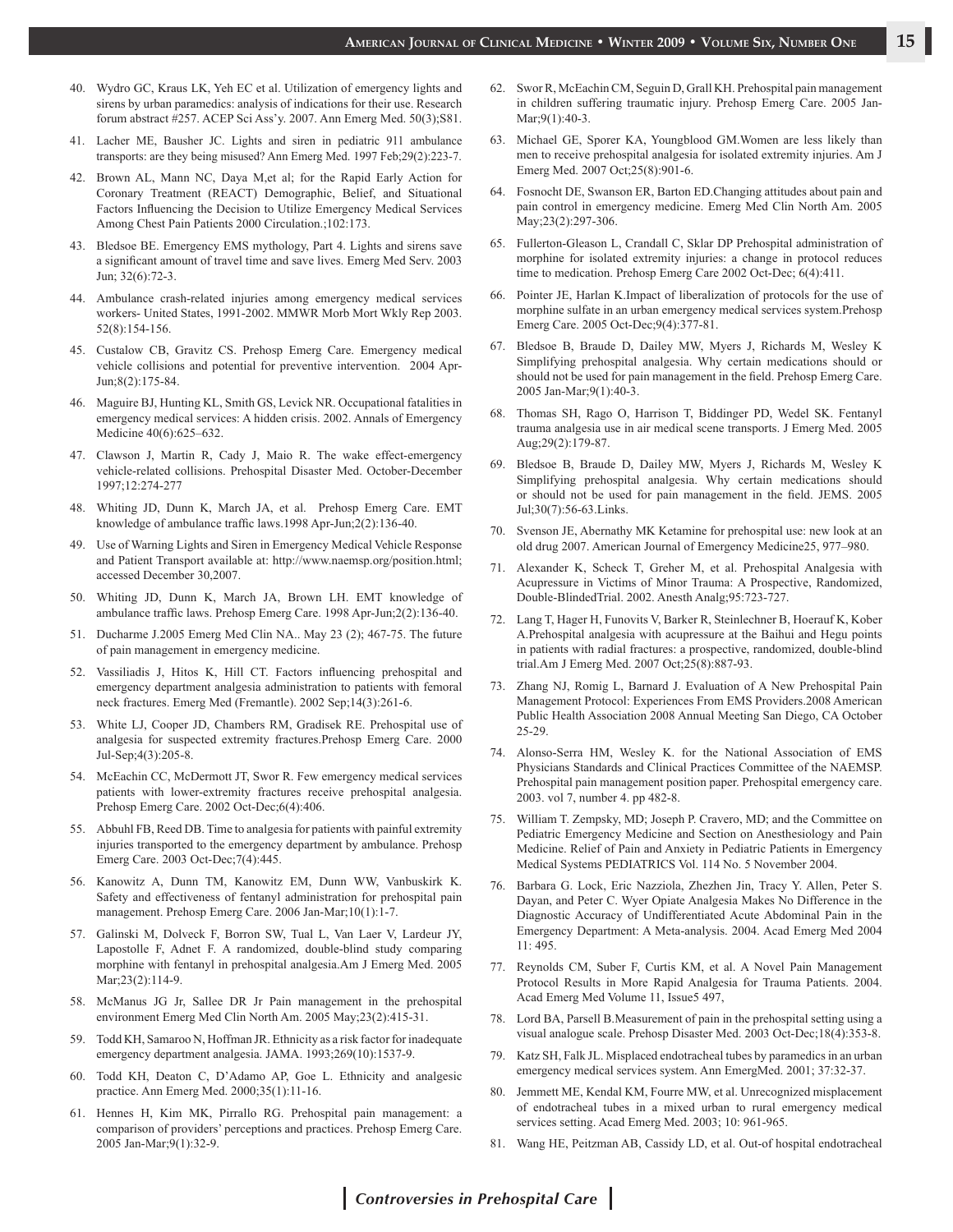intubation and outcome after traumatic brain injury. Ann Emerg Med 2004; 44:439-50.

- 82. Shafi, Shahid MD, MPH; Gentilello, Larry MD Pre-Hospital Endotracheal Intubation and Positive Pressure Ventilation Is Associated with Hypotension and Decreased Survival in Hypovolemic Trauma Patients: An Analysis of the National Trauma Data Bank. Journal of Trauma-Injury Infection & Critical Care. 59(5):1140-1147, November 2005.
- 83. Sen A, Nichani R.Best evidence topic report. Prehospital endotracheal intubation in adult major trauma patients with head injury. Emerg Med J. 2005 Dec;22(12):887-9.
- 84. Bochichhio GV, Ilahi O, Joshi M, Bochicchio K, Scalea TM. Endotracheal Intubation in the field does not improve outcome in trauma patients who present without an acutely lethal traumatic brain injury. Journal of Trauma, Injury, Infection and Critical Care 2003;54:307-311.
- 85. Gausche M, Lewis RJ, Stratton SJ, et al. Effect of out-of-hospital pediatric endotracheal intubation on survival and neurological outcome: a controlled clinical trial. JAMA 2000; 283:783-90.
- 86. Dunford JV, Davis DP, Ochs M, et al. Incidence of transient hypoxia and pulse rate reactivity during paramedic rapid sequence intubation. Ann Emerg Med. 2003;42:721- 728.
- 87. Wang HE, Yealy DM. How many attempts are required to accomplish out-of-hospital endotracheal intubation? Academic Emergency Medicine 2006 Apr;13(4):372-7.
- 88. Davis DP, Peay J, Sise MJ,et al. The impact of prehospital endotracheal intubation on outcome in moderate to severe traumatic brain injury.J Trauma. 2005 May;58(5):933-9.
- 89. Jones JH, Murphy MP, Dickson RL. Emergency physician-verified outof-hospital intubation: miss rates by paramedics. Academic Emergency Medicine 2004 Jun;11(6):707-9.
- 90. Ufberg JW, Bushra JS, Patel D, et al. A new pepsin assay to detect pulmonary aspiration of gastric contents among newly intubated patients. Am J Emerg Med. 2004 Nov;22(7):612-4.
- 91. Ufberg JW, Bushra JS, Karras DJ, et al. Aspiration of gastric contents: association with prehospital intubation. Am J Emerg Med. 2005 May;23(3):379-82.
- 92. Silvestri S, Ralls GA, Krauss B, et al. The effectiveness of out-of hospital use of continuous end-tidal carbon dioxide monitoring on the rate of unrecognized misplaced intubation within a regional emergency medical services system. Ann Emerg Med. 2005;45:497-503.
- 93. George S, Macnab AJ.Evaluation of a semi-quantitative CO2 monitor with pulse oximetry for prehospital endotracheal tube placement and management. Prehosp Disaster Med. 2002 Jan-Mar;17(1):38-41.
- 94. Hendey GW, Shubert GS, Shalit M, Hogue B. The esophageal detector bulb in the aeromedical setting. J Emerg Med. 2002 Jul;23(1):51-5.
- 95. Wang VJ, Krauss B. Carbon dioxide monitoring in emergency medicine training programs. Pediatr Emerg Care. 2002 Aug;18(4):251-3.
- 96. Tanigawa K, Shigematsu A. Choice of airway devices for 12,020 cases of nontraumatic cardiac arrest in Japan.Prehosp Emerg Care. 1998 Apr-Jun;2(2):96-100.
- 97. Tanigawa K, Takeda T, Goto E, Tanaka K. Accuracy and reliability of the self-inflating bulb to verify tracheal intubation in out-of-hospital cardiac arrest patients. Anesthesiology. 2000 Dec;93(6):1432-6.
- 98. 2005 American Heart Association Guidelines for Cardiopulmonary Resuscitation and Emergency Cardiovascular Care Circulation. 2005;112 [Suppl I]:IV-1-IV-5.
- 99. Yannopoulos D, Aufderheide TP.Use of the Impedance Threshold Device (ITD). Resuscitation. 2007 Oct;75(1):192-3; author reply 193-4.
- 100. Pirracchio R, Payen D, Plaisance P. The impedance threshold valve for adult cardiopulmonary resuscitation: a review of the literature. Curr Opin Crit Care. 2007 Jun;13(3):280-6.
- 101. Menegazzi JJ, Salcido DD, Menegazzi MT. Effects of an impedance threshold device on hemodynamics and restoration of spontaneous

circulation in prolonged porcine ventricular fibrillation. Prehosp Emerg Care. 2007 Apr-Jun;11(2):179-85.

- 102. Aufderheide TP, Pirrallo RG, et al. Clinical evaluation of an inspiratory impedance threshold device during standard cardiopulmonary resuscitation in patients with out-of-hospital cardiac arrest. Crit Care Med. 2005 Apr;33(4):734-40.
- 103. Pirrallo RG, Aufderheide TP, et al. Effect of an impedance threshold device on hemodynamics during conventional manual cardiopulmonary resuscitation. Resuscitation 2005; 66:13-20.
- 104. Wolcke BB, Mauer DK, et al. Comparison of standard CPR versus the combination of active compression-decompression cardiopulmonary resuscitation and an inspiratory impedance threshold device for out-ofhospital cardiac arrest. Circulation 2003; 108(18):2201-5.
- 105. Plaisance P, Lurie KG, Payen D. Inspiratory impedance during active compression-decompression CPR: a randomized evaluation in patients in cardiac arrest. Circulation 2000;101(9):989-94.
- 106. Plaisance P, Lurie KG, et al. Evaluation of an impedance threshold device in patients receiving active compression-decompression cardiopulmonary resuscitation for out of hospital cardiac arrest. Resuscitation 2004;61(3):265-71.
- 107. Plaisance P, Soleil C, et al. Use of an inspiratory impedance threshold device on a facemask and endotracheal tube to reduce intrathoracic pressures during the decompression phase of active compression decompression cardiopulmonary resuscitation. Crit Care Med 2005; 33(5):990-4.
- 108. Galinski M, Tréoux V, Garrigue B et al. Intracuff pressures of endotracheal tubes in the management of airway emergencies: the need for pressure monitoring. Ann Emerg Med. 2006 Jun;47(6):545-7.
- 109. Svenson JE, Lindsay MB, O'Connor JE.Endotracheal intracuff pressures in the ED and prehospital setting: is there a problem? Am J Emerg Med. 2007 Jan;25(1):53-6.
- 110. Guyette FX, Wang H, Cole JS. King airway use by air medical providers. Prehosp Emerg Care. 2007 Oct-Dec;11(4):473-6.
- 111. Smally AAANA J. The esophageal-tracheal double-lumen airway: rescue for the difficult airway.2007 Apr;75(2):129-34.
- 112. Gausche-Hill M. Ensuring quality in prehospital airway management. Curr Opin Anaesthesiol. 2003 Apr;16(2):173-81.
- 113. Zheng ZJ, Croft JB, Giles WH, Mensah GA.Sudden cardiac death in the United States, 1989 to 1998. Circulation. 2001 Oct 30;104(18):2158-63.
- 114. Stiell IG, Wells GA, Field B, et al. for the OPALS Study Group Advanced cardiac life support in out-of-hospital cardiac arrest. N Engl J Med 2004; 351: 647-56.
- 115. Stiell IG, Spaite DW, Field B, et al. for the OPALS Study Group. Advanced life support for out-of-hospital respiratory distress. N Engl J Med. 2007 May 24; 356(21):2156-64.
- 116. Pitetti R, Glustein JZ, Bhende MS.Prehospital care and outcome of pediatric out-of-hospital cardiac arrest. Prehosp Emerg Care. 2002 Jul-Sep;6(3):283-90.
- 117. Valenzuela TD, Roe DJ, Nichol G, Clark LL, Spaite DW, Hardman RG.: Outcomes of rapid defibrillation by security officers after cardiac arrest in casinos.N Engl J Med. 2000 Oct 26;343(17):1206-9.
- 118. Kaluski E, Uriel N, Milo O, et al .Management of cardiac arrest in 2005: an update. Isr Med Assoc J. 2005 Sep;7(9):589-94.
- 119. De Maio VJ, Stiell IG, Wells GA et al. for the OPALS study group. Optimal defibrillation response intervals for maximum out-of-hospital cardiac arrest survival. Ann Emerg Med 2003; 42(2):242-250.
- 120. SOS-KANTO study group. Cardiopulmonary resuscitation by bystanders with chest compression only (SOS-KANTO): an observational study. Lancet. 2007 Mar 17;369(9565):920-6.
- 121. Wik L, Hansen TB, Fylling F, et al. Delaying defibrillation to give basic cardiopulmonary resuscitation for patients with out-of-hospital ventricular fibrillation. JAMA. 2003;289:1389-1395.
- 122. Cobb LA, Fahrenbruch CE, Walsh TR, et al. Influence of cardiopulmonary